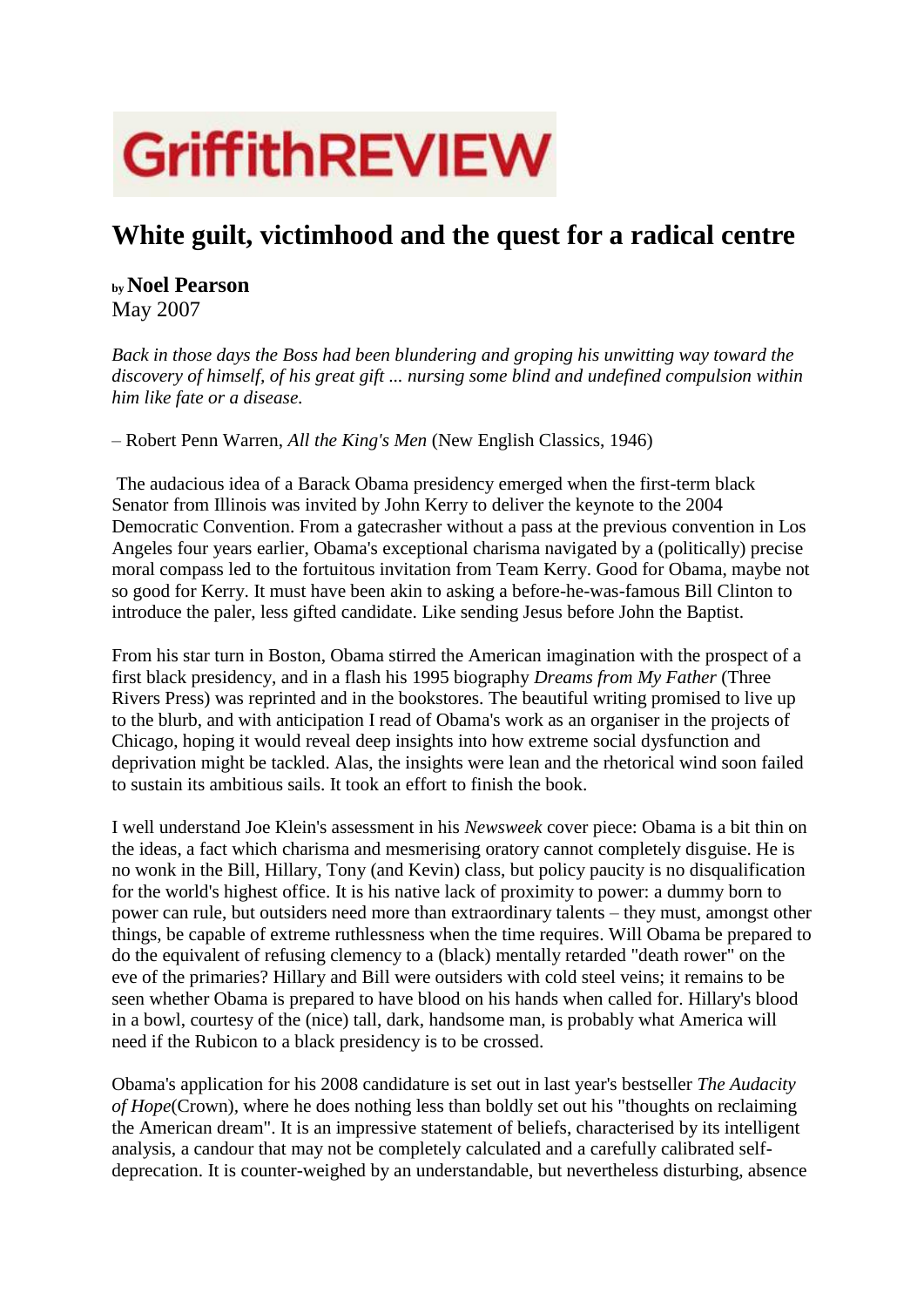of doubt about whether the contradictions of America can really be resolved: the overpromise of leadership. Obama attributes the audacity of hope to the salt-of-the-earth characters he parades throughout his book (he uses this device with almost toast-masterish sincerity), but there is no doubt – it is really the audacity of his own ambitions that he has in mind.

Obama's great talent is that of Bill Clinton: a keen public moral compass that can provide persuasive direction through the dialectical thickets of modern conundrums, and a nearpeerless capacity for summoning "the better angels of our natures" even as the GOP's Lee Atwater and Karl Rove brought American (and therefore the world that follows) electoral politics to new pitiless nadirs, where devils are casually conjured from the body politic in pursuit of power. I am reminded of Robert Hughes' early rebuke of what would become the neo-conservative versus (by then old) New Left culture wars of the 1990s when he wrote in *Culture of Complaint* (Harvill, 1992): "Against this ghastly background, so remote from American experience since the Civil War, we now have our own conservatives promising a 'culture war', while ignorant radicals orate about 'separatism'. They cannot know what demons they are frivolously invoking. If they did, they would fall silent in shame." But alas, the mutating lexicon of American political campaigning since Pat Buchanan first gave expression to wedge politics by advising Richard Nixon, "If we tear the country in half, we can pick up the bigger half" has not paused for shame. America is riven.

My concern with Barack Obama is to ask whether he represents "the radical centre" of the great dialectical tension in black leadership philosophy in the United States, between the omnipresent legacies of black American leaders Booker T. Washington (1856-1915) and William Edward Burghardt Dubois (1868-1963). Washington exhorted black Americans to work their way up from the bottom of society. He argued that moral self-improvement, vocational training, and securing the trust and co-operation of white Americans and government were necessary first steps, not confronting discriminatory laws. Washington fought discrimination behind the scenes, but Dubois emerged as the public face of black protest. Dubois argued that higher education and removal of discrimination should be more aggressively pursued, and he offered structural and social explanations for black crime, arguing that crime diminished as blacks' social status improved.

The history of the Washington-Dubois dialectic continues to be the prism through which policies for the alleviation of oppression (what we are given to calling in this country – perhaps euphemistically – "disadvantage") might best be understood. If Rev Jesse Jackson is Dubois's heir, and Condoleeza Rice heir to the Washingtonian tradition, then Obama may be the closest thing there is to a synthesis: the radical centre. Black Americans have been mostly subscribers to the Duboisian tradition, the tradition in which Dr Martin Luther King Jr stood and Rosa Parks sat: it is the predominant model of black advocacy for uplift. Booker T. Washington's disciples, on the other hand, have been mostly silent, living ordered and industrious lives, valuing education and enterprise, bringing up strong families who desire to take their share of a country much-built on the enslavement of their ancestors. When the doors of citizenship opened and Jim Crow was outlawed, these families quickly emerged as the nascent black middle class, using their sober sense of individual and family responsibility (and yes, a keening sense of class) to lower their buckets into the deep opportunities of America. Today they are a minority, but they are not small and their achievements are far from mean: five chief executives of *Fortune 500* companies, two successive secretaries of state of the world's only superpower attest to this.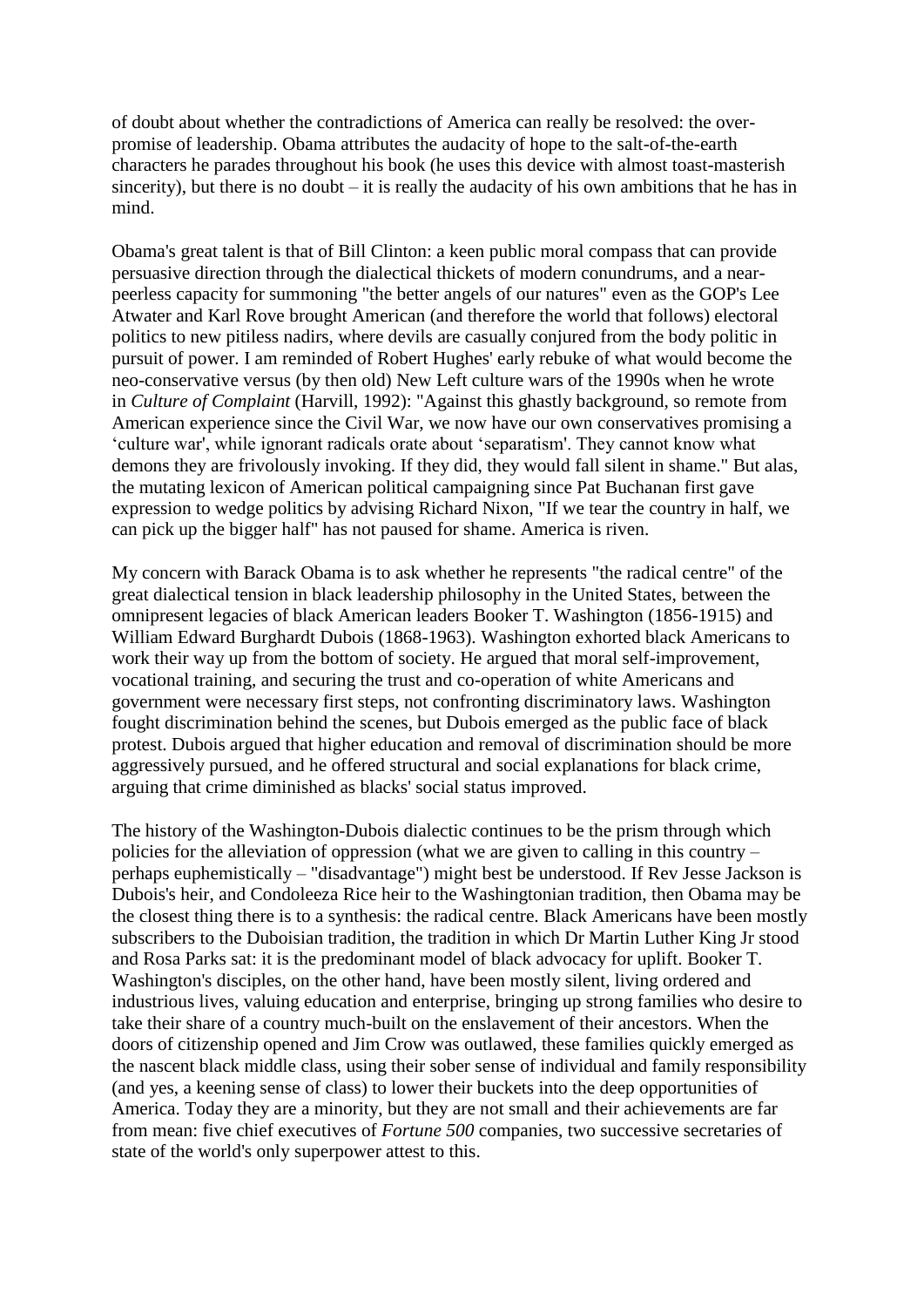If Obama ("I've never had the option of restricting my loyalties on the basis of race, or measuring my worth on the basis of tribe") does transcend the Dubois-Washington paradigms, then his capacity to defy the enormous gravitational pull of the Dubois orthodoxy probably stems from his unique biography: the son of a white American mother ("to the end of her life [she] would proudly proclaim herself an unreconstructed liberal") and an absent Kenyan father (now both deceased), with an Indonesian sister from her mother's second marriage. Obama is an African-American, but not part of the long history that began with slavery. The stigma associated with the Washingtonian legacy – the allegedly Uncle Tomish belief that American opportunity will reward discipline and responsibility – does not shackle Obama.

**MY ONLY RESERVATION ABOUT THE CAPACITY OF OBAMA** to transcend the Washington-Dubois paradigm is that, while his rhetoric is capable of embracing the validity of the Washingtonian responsibility thesis, he is by background, education, work experience (a civil rights lawyer and "community organiser") and temper, a liberal whose starting point is the Duboisian rights thesis. He moves from Dubois to Washington, and not the other way around. Are the economic power and individual responsibility (and the limits of government) parts of Obama's philosophy just rhetorical genuflections and not innate conviction?

Let me explain my reservation with reference to Opposition Leader Kevin Rudd's critique of what he describes as the neo-liberal fundamentalism of the Howard Government: "Modern Labor ... argues that human beings are both 'self-regarding' and 'other-regarding'. By contrast, modern Liberals ... argue that human beings are almost exclusively self-regarding." Rudd concedes that the self-regarding values of security, liberty and property are necessary for economic growth. He argues that the other-regarding values of equity, solidarity and sustainability must be added in order to make the market economy function effectively, and in order to protect human values such as family life from being crushed by unchecked market forces.

My reservation about this analysis is that it is mainly concerned with those who are not deeply disadvantaged in a cultural and intergenerational way. Kevin Rudd's father was a sharefarmer, and his untimely death brought hardship to his widow and children. But hard work and appreciation of education were passed on to Rudd from his parents. Rudd's ideological manifesto is concerned with the effects of neo-liberal policies on people who may have less bargaining power than the most sought-after professionals, but who are nonetheless firmly integrated into the real economy – not only because they have jobs, but because they are culturally and socially committed to a life of responsibility and work. I welcome the debate Kevin Rudd sought to revitalise about the long-term effects on most working people of neo-liberal policies: what will the effects be on family life, on people's sense of security and purpose, on social cohesion? How great is the risk that families of the lower strata of the real economy will descend into the underclass?

These are real issues, but the important question from an African-American or Aboriginal Australian perspective is: what is the correct analysis of self-regard and other-regard in the context for those already disengaged from the real economy? Disengagement is the problem in Cape York Peninsula and in dysfunctional African-American communities.

The moderate left, as represented by Kevin Rudd, would probably argue that neo-liberal dominance increases the number of disengaged people and the difficulties of returning them to the working mainstream. This may well be true. However, disadvantage can develop and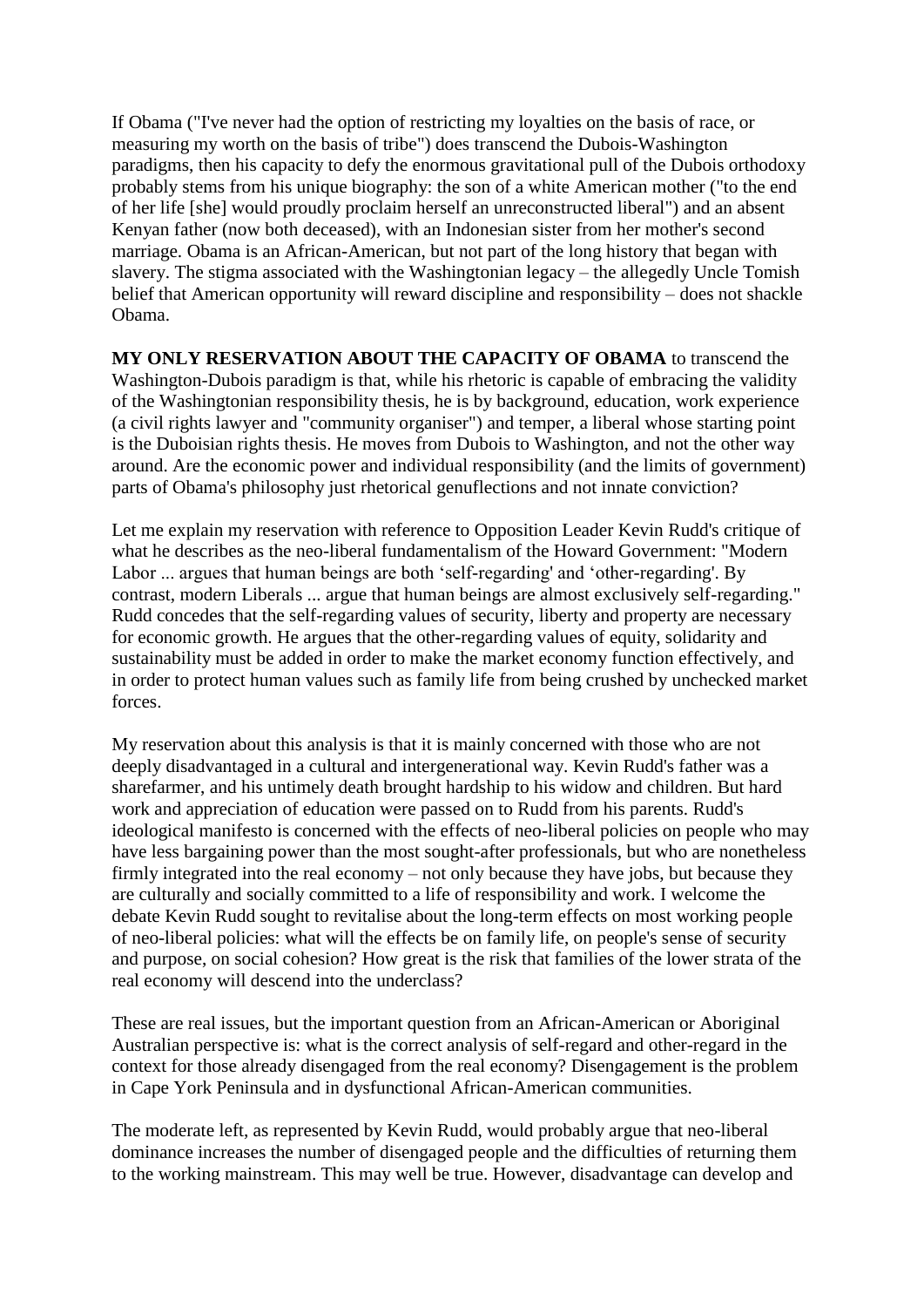become self-perpetuating, even without neo-liberal government policy. In Australia, Aboriginal disadvantage has become entrenched during decades when social democrats, small-l liberals and conservatives influenced policy; many policies for Indigenous Australians have been liberal and progressive.

The insight which informs our work in Cape York Peninsula is that disengagement and disadvantage have self-perpetuating and cultural qualities – problems not covered by Rudd's analysis. These are the problems of the underclass, people who are psychologically and culturally disadvantaged. (Rudd does not spend time thinking about the underclass. In the scramble for the political middle, who does?) His is an analysis of the prospects of the upper 80 or 90 or 95 per cent of society, and how they will fare under social democrat or neo-liberal regimes. If Rudd's analysis were extended to the truly disengaged, his model would probably be interpreted like this: some people are successful and, as well as being self-regarding, they should be other-regarding. And then there are the disadvantaged.

The problem is that it is assumed that the life chances of the disadvantaged depend on the other-regard of the successful – either a precarious dependency in the absence of state institutions, or an institutionalised dependency which my people have come to know as passive welfare. In reality, *what is needed is an increase of self-regard among the disadvantaged*, rather than strengthening their belief that the foundation for their uplift is the welfare state and the other-regard of the successful. This, I think, is a deeply Washingtonian view.

#### **Washington versus Dubois**

*I remembered the legend of how he had come to the college, a barefoot boy who in his fervour for education had trudged with his bundle of ragged clothing across two states. And how he was given a job feeding slop to the hogs but had made himself the best slop dispenser in the history of the school; and how the Founder had been impressed and made him his office boy.*

– Ralph Ellison, *Invisible Man* (Penguin, 1952)

**BORN A SLAVE IN VIRGINIA IN 1856,** Booker T. Washington would ascend via an industrial education to be the first president of the famous Tuskegee Institute (now University) in Alabama. Washington became the most powerful black American in the postbellum era, connected with philanthropists and industrialists: 5,000 common schools would be established as a result of his advocacy. He was consulted by politicians and presidents on black matters, and had a decisive say over appointments to government positions. The "Tuskegee Machine" was renowned for its powerful influence in black politics.

Washington's star rose with his Atlanta Compromise speech at the Cotton States and International Exposition on September 18, 1895. His thesis was that blacks should secure their constitutional rights through their own moral and economic advancement in the booming economy of the South rather than through legal or political channels ("Our greatest danger is that in the great leap from slavery to freedom we may overlook the fact that the masses of us are to live by the productions of our hands."). His central metaphor was both literary and instantly folkloric: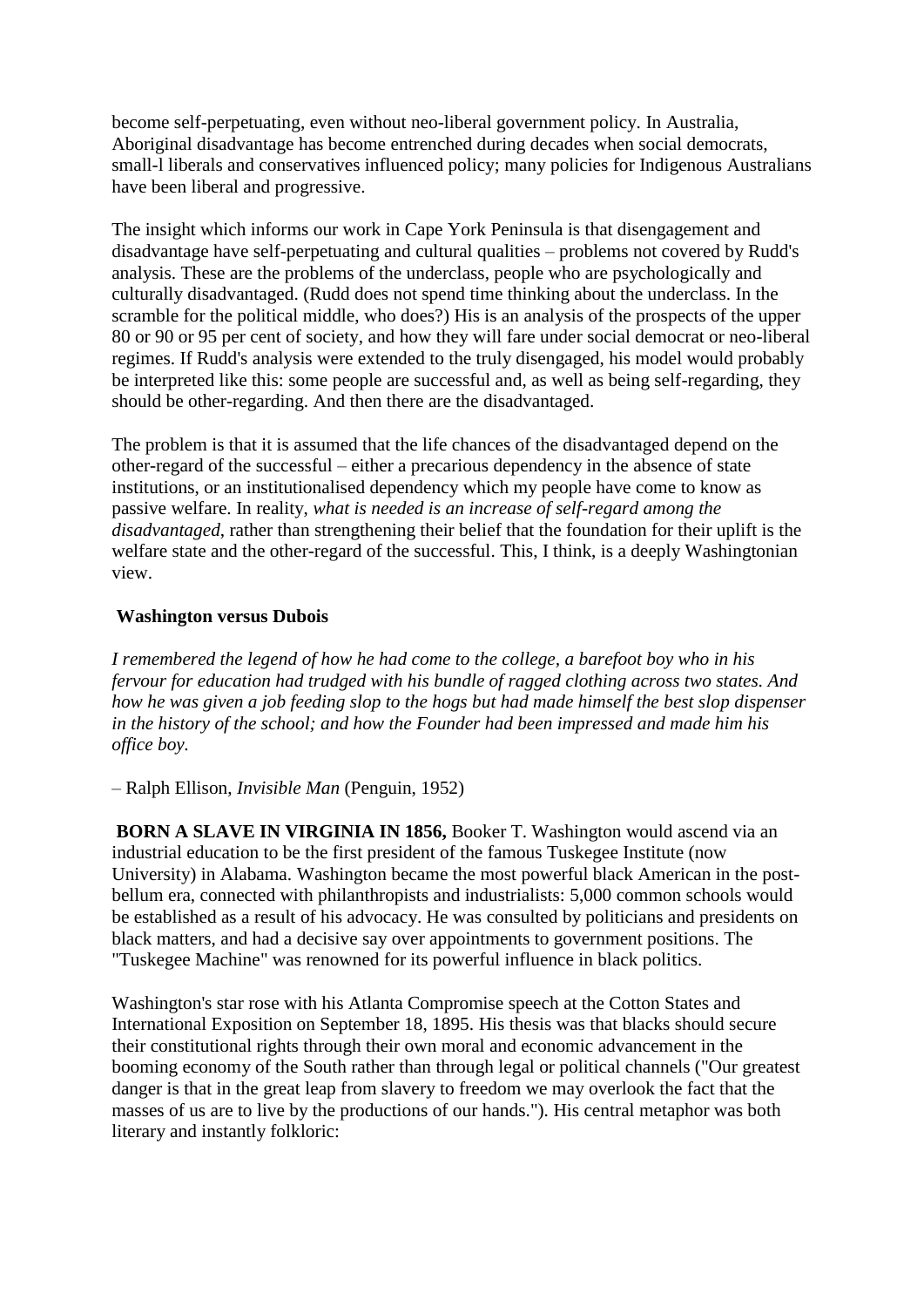A ship lost at sea for many days suddenly sighted a friendly vessel. From the mast of the unfortunate vessel was seen a signal, "Water, water; we die of thirst!" The answer from the friendly vessel at once came back, "Cast down your bucket where you are." ... The captain of the distressed vessel, at last heeding the injunction, cast down his bucket, and it came up full of fresh, sparkling water from the mouth of the Amazon River. To those of my race who depend on bettering their condition in a foreign land or who underestimate the importance of cultivating friendly relations with the Southern white man, who is their next-door neighbor, I would say: "Cast down your bucket where you are" ... Cast it down in agriculture, mechanics, in commerce, in domestic service, and in the professions ...

Although Washington's approach angered some blacks, many approved, including W.E.B. DuBois, the man who would later became the other important protagonist in the policy conflict. Washington's major achievement, however, was to win over diverse elements of the southern white population, without whose support the economic programs he envisioned and subsequently created would have been impossible. Washington's depreciation of political activism, and his acceptance of social segregation, was the key to the compromise with southern whites.

DuBois was born free in 1868 in Massachusetts. Aided by family, friends and scholarships, he was able to attend university and ultimately received a doctorate from Harvard. The main feature of DuBois's academic work, after the completion of his university studies and a short period of teaching, was that he closely studied disadvantaged black neighbourhoods. He was a founder of modern social sciences in the United States, and developed structural explanations for inequality. As he recalled in his autobiography *A Soliloquy on Viewing My Life from the Last Decade of Its First Century* (International Publishers, 1968), he advocated "ceaseless agitation and insistent demand for equality" and the "use of force of every sort" to remove racism and discrimination. In 1905, DuBois solicited help from others for "organised determination and aggressive action on the part of men who believe in black freedom and growth", and the Niagara Movement was launched from the meeting that took place on the Canadian side of the famous falls. This was subsequently superseded by an organisation formed in association with white liberals, the National Association for the Advancement of Colored People (NAACP).

DuBois's eloquent and often vitriolic calls for action during his period as editor-in-chief of the NAACP's *Crisis*magazine were politically influential, but he would be frustrated at the lack of progress in removing discrimination in America. He then embarked upon a pan-Africanist crusade against colonialism, believing that the freedom of blacks in America was contingent on freedom of blacks in Africa. He would die a citizen of Ghana in 1963. DuBois's biographer, David Levering Lewis, wrote in *The Fight for Equality and the American Century 1919-1963* (Owl Books, 2001) that DuBois "attempted virtually every possible solution to the problem of twentieth-century racism – scholarship, propaganda, integration, cultural and economic separatism, politics, international communism, expatriation, third world solidarity".

The Washington-Dubois conflict is well-known. But it is critical to understand how *close* they were, despite their fundamental differences. Dubois had congratulated Washington on his Atlanta compromise speech, which set out the accommodationist framework. Early in Dubois's career, they were engaged in a courtship that included the possibility of him joining Washington at Tuskeegee. In the first cordial decade of their relationship they corresponded on legal strategies, planned conferences and sought ways to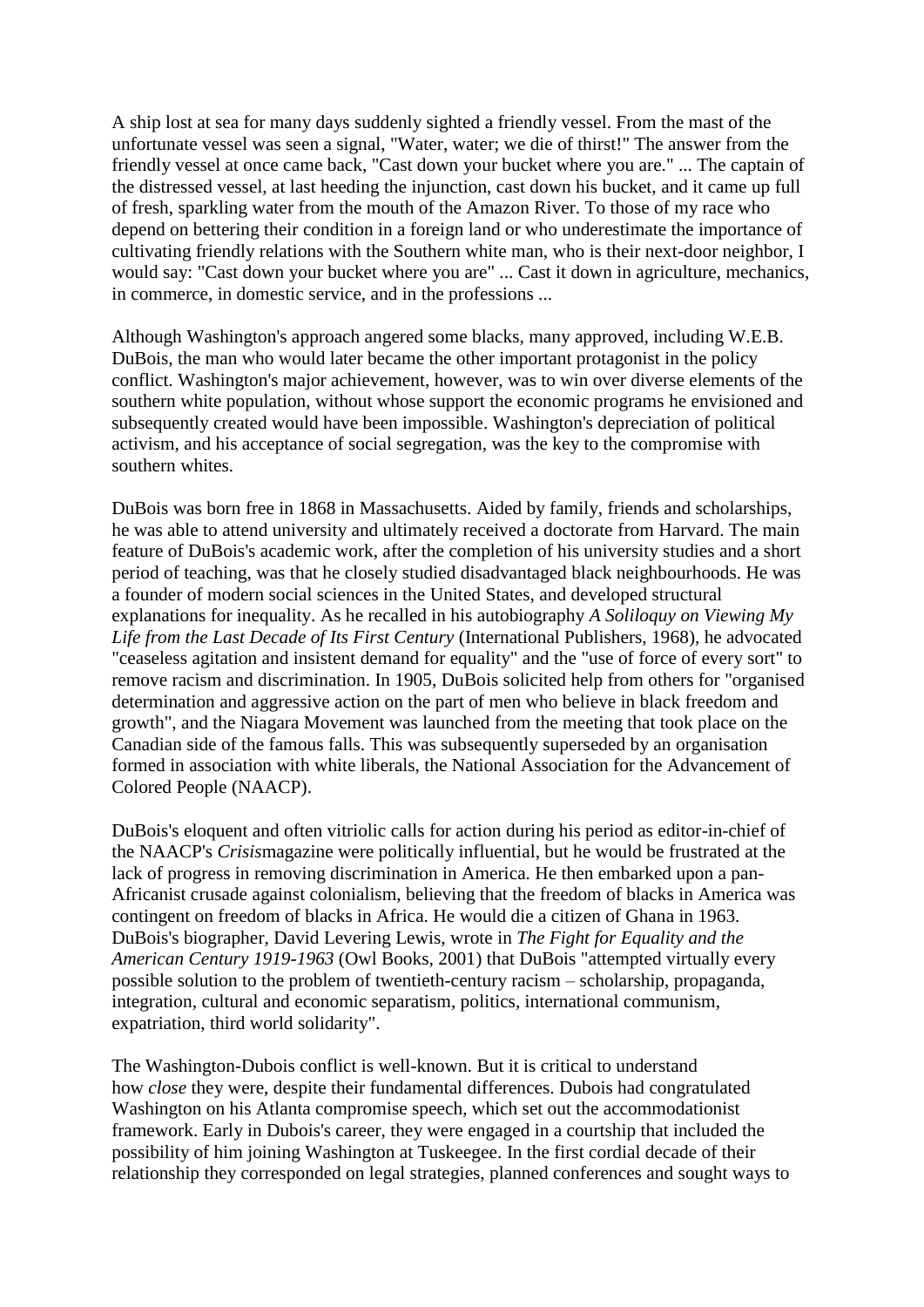use each other to the advantage of each. The history of their relationship tells us that DuBois understood and appreciated Washington's strategy and did not wholly disapprove. He knew the context and the limitations of black advancement as much as Washington. It is also now much better known that Washington devoted significant time, money and effort to surreptitiously fighting the race system behind the scenes through back-door lobbying, law suits and editorials, including financial assistance to DuBois who was well aware of Washington's private opposition to the Jim Crow system, but also Washington's unwillingness to risk his influence through public agitation. DuBois was a much more balanced and generous commentator and critic of Washington than many others who shared his view that discrimination had to be confronted.

But already in the 1890s DuBois's relationship with Washington had begun to degenerate, and differences deepened in 1903 when DuBois wrote *The Souls of Black Folk* (Dover, 1994), which contained a critical chapter entitled "Of Booker T. Washington and Others". When Washington died in November 1915, DuBois's judgement was harsh: "In stern justice, we must lay on the soul of this man a heavy responsibility for the consummation of Negro disfranchisement, the decline of the Negro college and public school, and the firmer establishment of colour caste in this land."

Whether or not DuBois was right in this judgement, the salient question is not what Washington intended his (necessarily) one-sided advocacy to achieve, but what effect it had in practice. If it had the effect DuBois contended, then this was not just the result of Washington's strategic folly but the inability of the advocates of the other side of the dialectic to produce a strong rights antithesis to Washington's responsibility thesis.

Washington's public conciliatory position brought him, especially in the latter part of his career, into direct conflict with black militants who sought to challenge white America. As the clash between these two approaches intensified, Washington and Dubois found themselves on opposite sides of a polarised debate, which pitted militancy against conciliation, separatism against assimilation, and a "Talented Tenth" focus on higher education against Washington's preference for trade school training that would equip the other nine-tenths who he understood must needs work by their hands. It was an irreconcilable dichotomy that would shape the race debate in America for the next century.

I can make no judgement as to this history; there is much evidence to support the modern black despisers of Washington and his faith that the white America which welcomed his Atlanta Compromise would open the doors to participation. White America simply did not deliver on the bargain. There was little black progress until after the Second World War when government social redistribution efforts started registering progress amongst blacks. I only wish to posit some of my own convictions about those aspects of Washington's philosophical conviction that were right at the time he expressed them, and I believe are still right today. In his famous address Washington had two compelling lines, the first of which was: "It is at the bottom of life we must begin, and not at the top."

For a downtrodden people Washington's preference for improvement was a policy relevant to every black person ("No race can prosper till it learns that there is as much dignity in tilling a field as in writing a poem ... "). I don't think Washington disagreed that the black community would need its Talented Tenth to succeed. I think what he disagreed with was deprecation of the more humble learning and achievement. He declared: "Excellence is to do a common thing in an uncommon way". The excellent pig slop dispenser would one day have a child in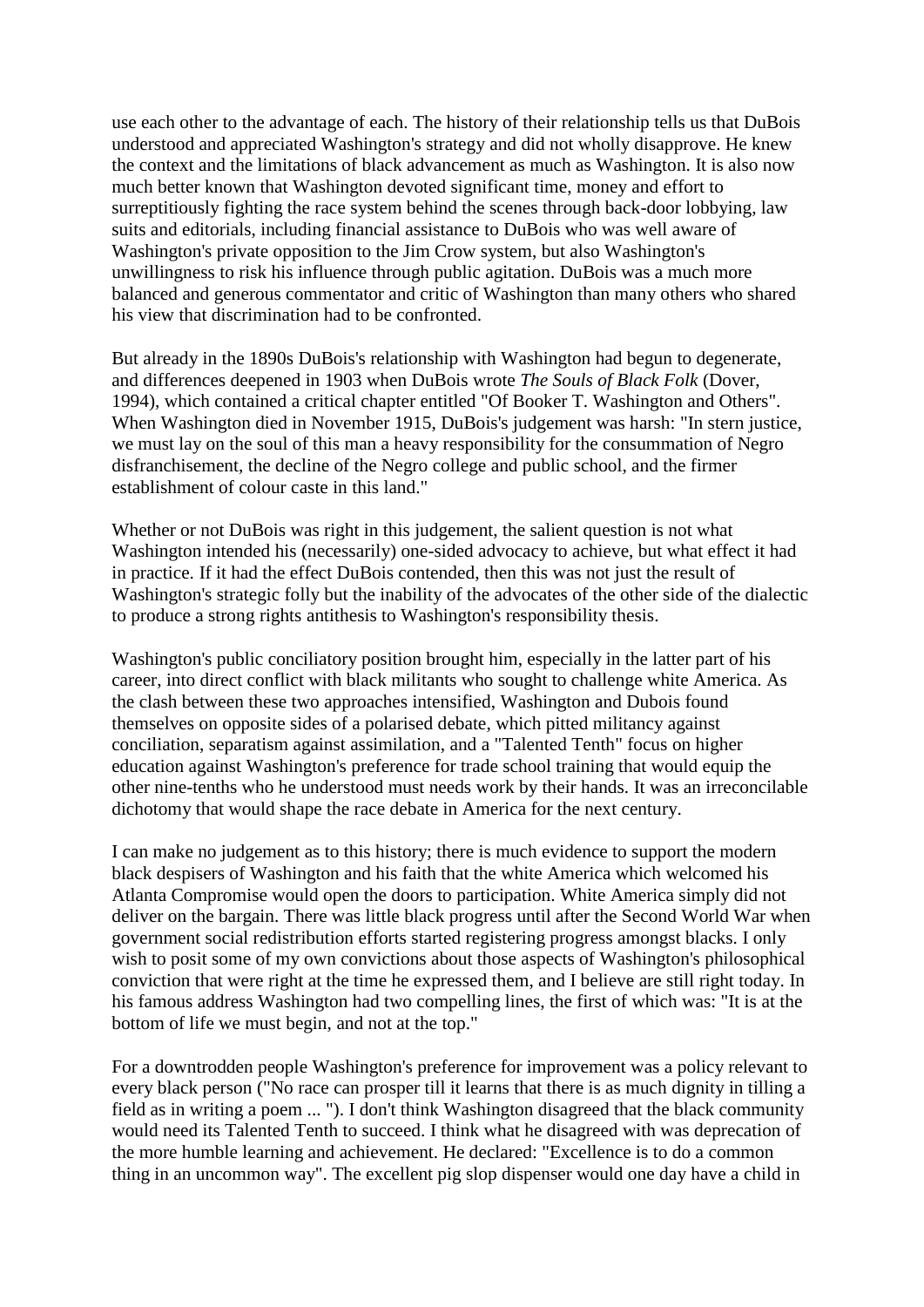Harvard. His second compelling line was: "Nor should we permit our grievances to overshadow our opportunities." This is a psychological point about how a people might deal with grievances of the past and the present, including the injuries sustained from racism. The best insurance is to become socially and economically strong by capitalising on opportunities.

#### **Destroying the civil rights promise**

*You're investing in steam control. And you're getting value for money ... People own the boilers, but that don't do 'em a bit of good unless they know how to control the steam.*

– Tom Wolfe, *Bonfire of the Vanities* (Bantam, 1987)

**SHELBY STEELE, ACCORDING TO THE SHALLOW TAXONOMY** of American political culture, is a black conservative. In his book *White Guilt* (HarperCollins, 2006), Steele tells how disconcerting it was for someone with his background – son of civil rights campaigners, young Afro-haired wannabe campus radical of the 1960s, fellow traveller with high hopes for Lyndon Johnson's Great Society – to be tagged with this label. That he came to question the post-civil rights trajectory of black America, and to advance a compelling interpretation of the strange twist in the aftermath of the civil rights victories – how retching defeat came from the bowels of victory – earned him the most dreaded black classification: Uncle Tom.

But even as Harry Belafonte denounced Colin Powell and Condoleeza Rice as "White House niggers" in 2002, a critique was growing in black America that challenged the progressive consensus around race which has prevailed since the constitutional foundations of Dr Martin Luther King's dream were finally secured in 1964-65. Shelby Steele is one of the intellectuals leading this critique of the progressive orthodoxy. He raises troubling issues for those who see themselves as the heirs of the radical side of the dichotomy I described above.

Steele opens his book with reflections on the Monica Lewinsky scandal, and President Clinton's infamous denial: "I did not have sexual relations with that woman." Steele was surprised when he realised "not only might [Clinton] survive his entire term but also that his survival ... spoke volumes about the moral criterion for holding power in the United States". If similar behaviour had been made public in the 1950s, it would almost certainly have resulted in the resignation or removal of a president. Steele then asked himself what would have happened if President Clinton had been accused of using the word "nigger" – as President Eisenhower was rumoured to have done. Would the same relativism protect Clinton? *No way.* In America today, there is no moral relativism about race. No sophisticated public sentiment recasts racism as a "personal choice" or a "quirk of character". Instead, America is unwavering in its stance on racism – Eisenhower's flippant use of the word "nigger" would almost certainly have destroyed Clinton.

How is it, Steele asks, that the moral preoccupation of America shifted away from personal (sexual) virtue and came to focus on issues of social import? He answers this by drawing attention to the legitimacy of institutions and of government being earned and sustained through fidelity to democratic principles. These principles include freedom of the individual, equal rights under the law and equality of opportunity. Freedom, Steele asserts, is what follows from adherence to these principles. It is not a state-imposed vision of the social good, but the absence of an imposed vision, which allows individual choice.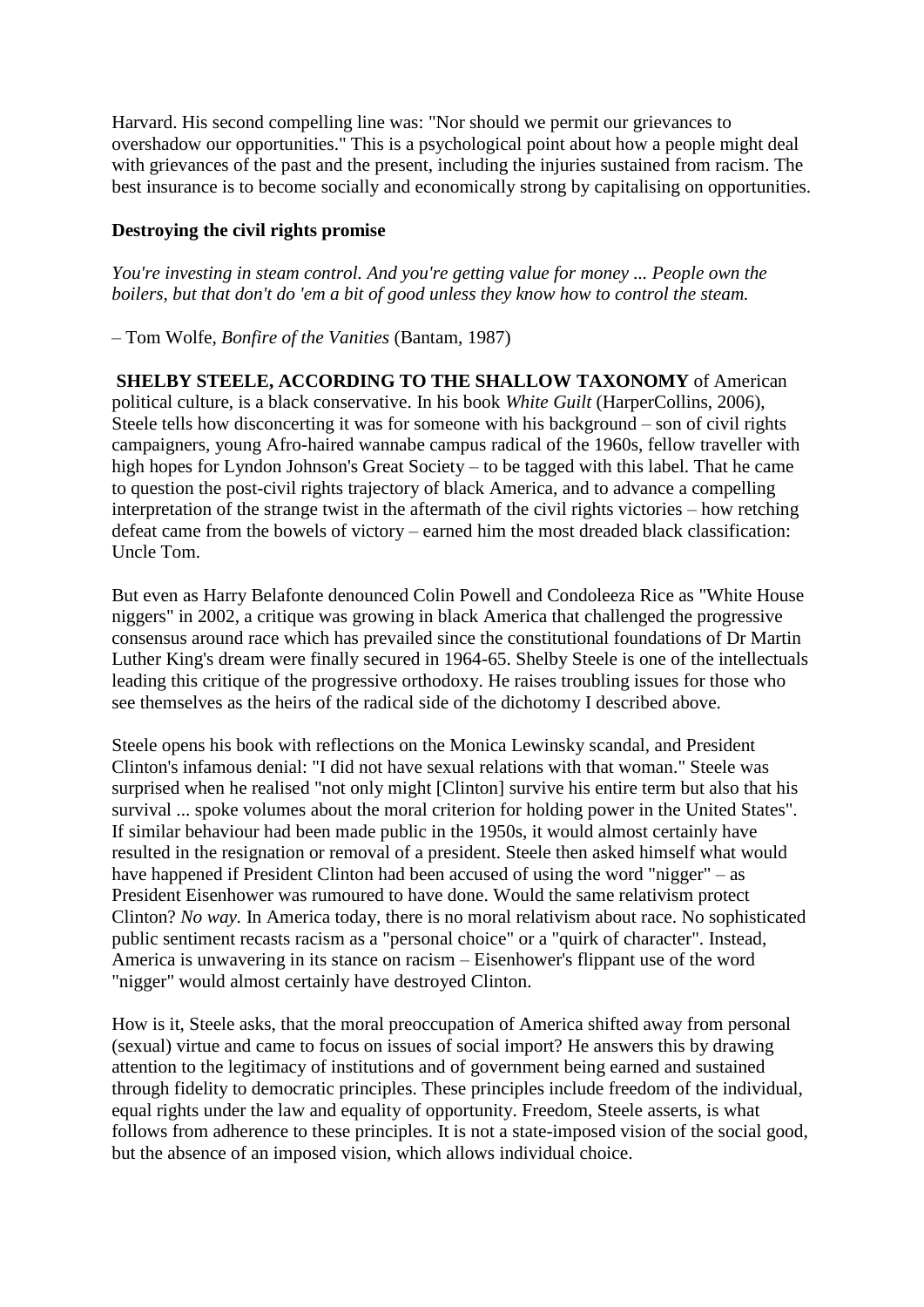Freedom is eroded or lost, he argues, when societies decide that some social good is so important that it justifies suspending the discipline of democratic principles. America's imposition of white supremacy is the pertinent example: "White Americans presumed that white supremacy was a self-evident divine right, so freedom's discipline of principles did not apply where non-whites were concerned*.*" Over time, however, the moral authority of American democracy and its institutions was undermined by this failure. The turning point for America, and what Steele refers to as the "disciplining" of the country's democratic principles, was the civil rights movement. This movement established that race could not undermine individual rights. Multi-racial democracies demand that race (along with gender, ethnicity, class and sexual orientation) cannot obstruct rights. This was, then, the "concept of social good that would make democracy truly democratic, and thus legitimate".

The crux of Steele's thesis comes from looking at the effects of the civil rights movement on institutions and figures of authority in mainstream America. By the mid-1960s, he argues, following acknowledgement of racial hypocrisy, institutions across America suffered a moral authority deficit. He recounts an occasion in his youth when he and a gang of black students burst into the office of his college president with a list of demands. Expecting to face resistance, even disciplinary action, Steele describes the experience as revelatory: he realised the college president "knew that we had a point, [and] that our behaviour was in some way connected to centuries of indisputable injustice. The result was that our outrage at racism simply had far greater moral authority than his outrage over our breach of decorum." This was one of Steele's first encounters with *white guilt* – the notion that past injustices perpetrated on a group of people absolve subsequent generations of that group of standard responsibilities.

For Steele, white guilt is a product of the vacuum of moral authority that comes from knowing that one's people are associated with racism. Whites – and, he asserts, American institutions – must acknowledge historical racism to atone for it. In acknowledging it, however, they lose moral authority over matters of social justice and become morally – and, one could argue, politically – vulnerable. To overcome this vulnerability, white Americans have embraced a social morality, designed to rebuild moral authority by simultaneously acknowledging past racial injustices while separating themselves from those injustices. Steele calls this dissociation.

Where white guilt forces white Americans to acknowledge historical injustices, social morality may absolve them of it, restoring authority and democratic bona fides. With authority restored, power relations may continue as before. Critically, Steele argues, "social morality is not a dissident point of view urged ... by reformers; it is the establishment morality in America. It defines propriety ... so that even those who harbour racist views must conform to a code of decency that defines those views as shameful."

But Steele does not limit his analysis to white America. He expands his argument to assess the effects of white guilt on the freedoms – tangible or otherwise – of black Americans. In a critique of the "black consciousness" which challenged traditional American authority, Steele draws a connection between increasingly militant messages of black power and burgeoning manifestation*s* of white guilt. For a generation of black leaders, racism existed within this context – in a society suffering a lack of moral authority. The new black leaders (adopting a neo-Marxian structural analysis) redefined racism as systemic and sociological. Racism was larger than individual acts, and defined social and political events and decisions.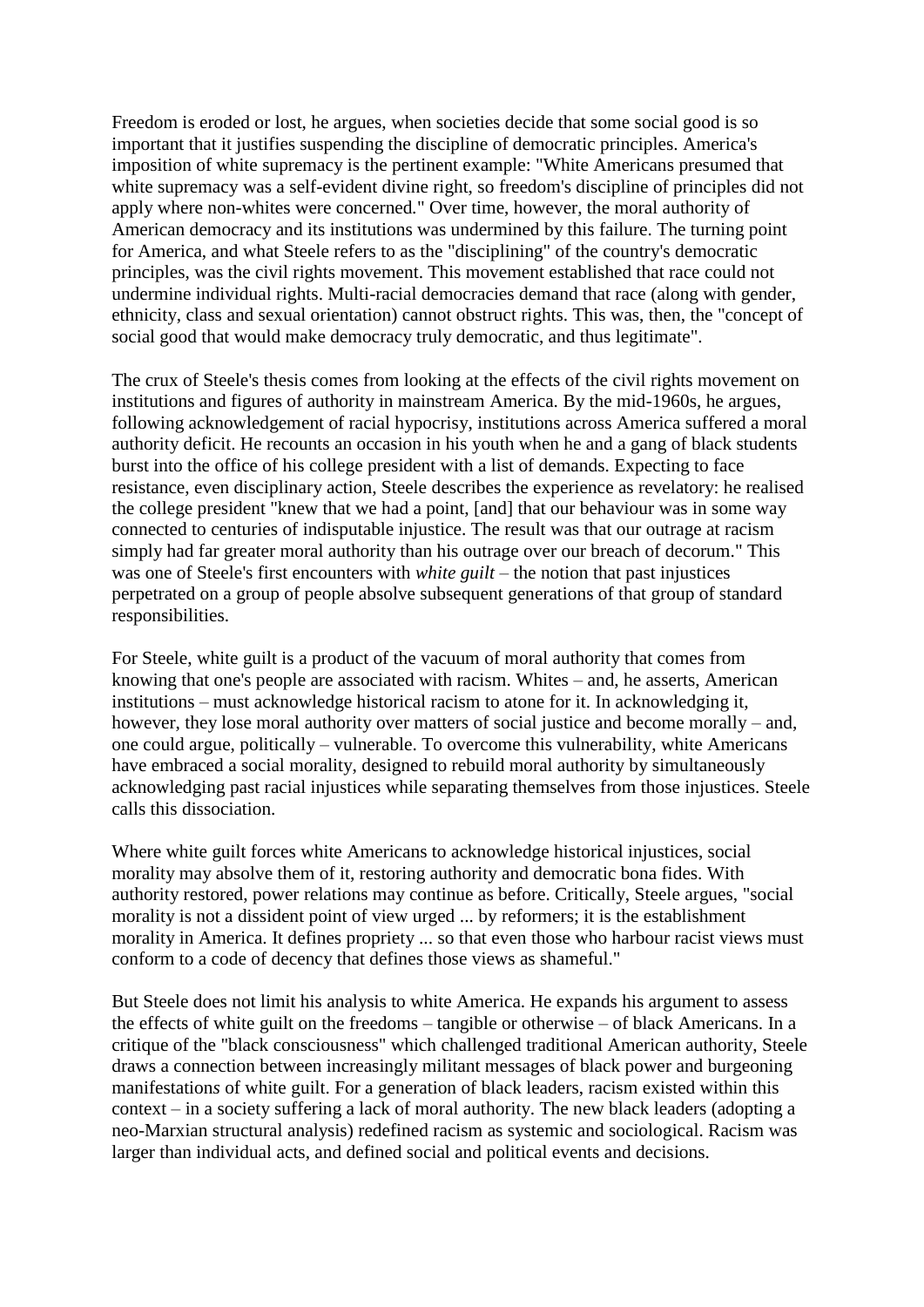Because racism, as it was interpreted by militant black leaders, did not manifest on an individual level, the mere absence of an overtly racist act – using the word "nigger", for example – was not enough to prove that racism was not in operation. Even a hint of racism proved the rule, and the only way to address it was a systemic solution. So, Steele notes, despite the fact that current generations of black students across America have not suffered the oppression or subjugation of their forefathers, "much less been beaten by white policemen", they enjoy affirmative action (the systemic redress) with a clear sense of entitlement. Black entitlement and white obligation have become interlocked.

Steele's thesis contends that racism became valuable to the people who had suffered it because it "makes the moral authority of whites and the legitimacy of American institutions contingent on proving a negative: that they are not racist". The power of white guilt is that it functions in the same way as racism – as a stigma. White Americans and American institutions are stigmatised as racist until they prove otherwise. What began as "an almost petulant alienation from traditional authority", Steele asserts, has now evolved into a sophisticated manipulation to elicit an increasing sense of obligation. In a perversion of civil rights-era aspirations, racism is no longer a barrier to individual black Americans, but one of the factors contributing to the assurance of their rights.

Pushing the argument one step further, Steele unpacks the effects of the interplay between black consciousness and white guilt. Black consciousness, he argues, led many black Americans to talk themselves out of the personal freedom won by civil rights activism, for the sole (and unworthy) purpose of triggering white obligation. In a reactionary drift, race became seen as more important than individuality, the primary determinant of a person's ability to advance. One's identity became primarily that of the group (race) rather than that of an individual, one of whose characteristics was colour. In this way, identity played a destructive role in the advancement of black Americans.

Few who live in liberal democracies today would contest the idea that freedom is crucial to a decent life. A related – although perhaps more frequently debated – assertion is that only by being responsible for one's life can one assume agency for it. Agency, Steele believes, is what makes us fully human. With the rise and rise of black consciousness, however, the idea that black Americans must take personal responsibility to get ahead was subverted by the idea that responsibility was a tool of oppression and white America was responsible for black American advancement.

The first step in that argument – that responsibility was a tool of oppression in the age of racism – is not without historical justification. Steele's father, born in the American South in 1900, had "plenty of responsibility" – the same responsibilities as whites – "but not much possibility". He could not join the union, and therefore had to raise a family on a lower wage. Steele calls this a "crucible", "an absurd bind that ... denies one the opportunities to meet adequately the burden of responsibility one must carry". "Thus," Steele continues, "a heavy and often futile responsibility was the primary *experience* of racial oppression ... this Sisyphean struggle with responsibility was the condition of oppression itself into which all the other indignities – discrimination intimidation, humiliation – were absorbed."

When his peers raised their consciousness and embraced the neo-Marxian theories of institutionalised racism, Steele argues they began to think of responsibility as something that made blacks complicit in their own repression. Paradoxically, this historically justified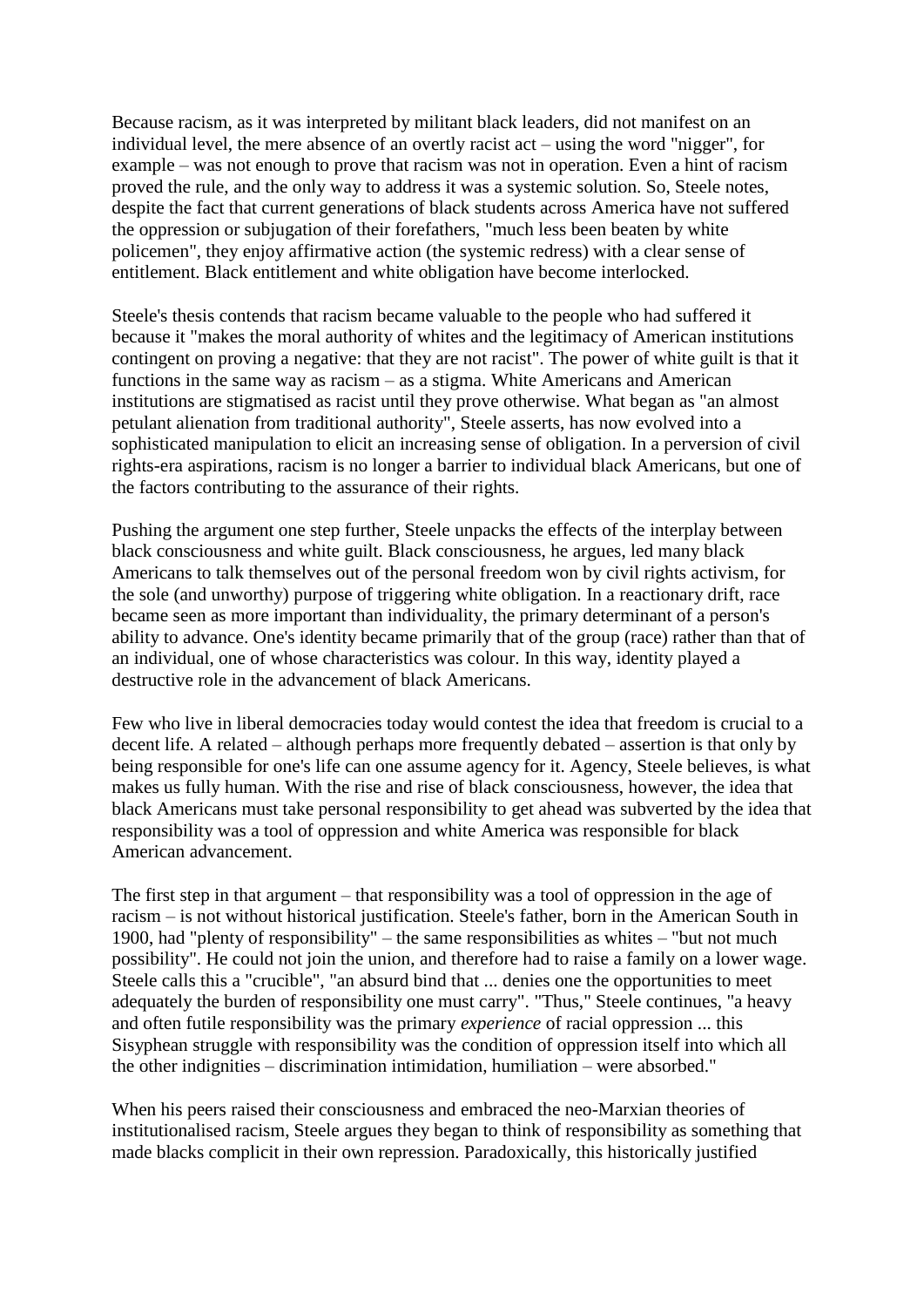insight started influencing black American ideology at the same time as discrimination and oppression were rapidly and formally being removed from the society.

The realisation that white America had a diminished moral authority to tell black Americans to be responsible led many – black and white – to conclude that white America was *obliged* to demonstrate its reformation by taking on the burden of responsibility for black Americans. White America – as in President Johnson's Great Society and the introduction of affirmative action policies by the American college system – thus assumed considerable responsibility for improving the socio-economic status of blacks. Underpinning this was the unspoken assumption – rooted in America's history of racial injustice – that it was morally wrong (or unnecessary) for blacks to bear full responsibility for "their own advancement".

Having drawn out these ideas, Steele examines how they are connected: the new social morality, underpinned by white guilt, dictated that black Americans, as victims of racial oppression, could not be expected to carry the same responsibilities as others: "American society no longer had the moral authority to enforce a single standard of responsibility ... [and] no-one – least of all the government – had the moral authority to tell me to be responsible for much of anything."

The devastating effect of this redistribution of responsibility for black advancement to (white) institutions, however, is to perpetually project blacks as weak and incapable of achieving advancement on their own merit. Nevertheless, white Americans and American institutions promote policies of affirmative action to demonstrate their social morality, and at the same time legitimise their own moral and intellectual authority. No group in human history, Steele asserts, has been lifted into excellence or competitiveness by another. No group has even benefited from the assistance of others without taking responsibility for itself. And herein lies the nub of his thesis: that social justice is not a condition of, but an agent or mechanism for, an equitable world. In other words, it cannot be delivered in the same way as basic services. It cannot be absent one day and present the next. Social justice requires work and collaboration; if it is not accompanied by *individual*efforts to "get ahead" it is unlikely to generate a better life.

In America, then, social morality has become more important than individual morality, effectively de-linking social justice and individual responsibility in the quest to improve the socio-economic conditions of black Americans. White guilt now underpins a sense of white obligation to lift blacks up, with disastrous effects. In a 1999 *Harpers* essay, Steele nailed his argument:

Right after the '60s civil-rights victories came what I believe to be the greatest miscalculation in black American history. Others had oppressed us, but this was to be the first 'fall' to come by our own hand. We allowed ourselves to see a greater power in America's liability for our oppression than we saw in ourselves. Thus, we were faithless with ourselves just when we had given ourselves reason to have such faith. We couldn't have made a worse mistake. We have not been the same since.

#### **Australian paradox after 1967: Black rights become white responsibilities**

*You sharpen your axe on the hardest stone.*

– Kevin Gilbert, *The Cherry Pickers* (1968)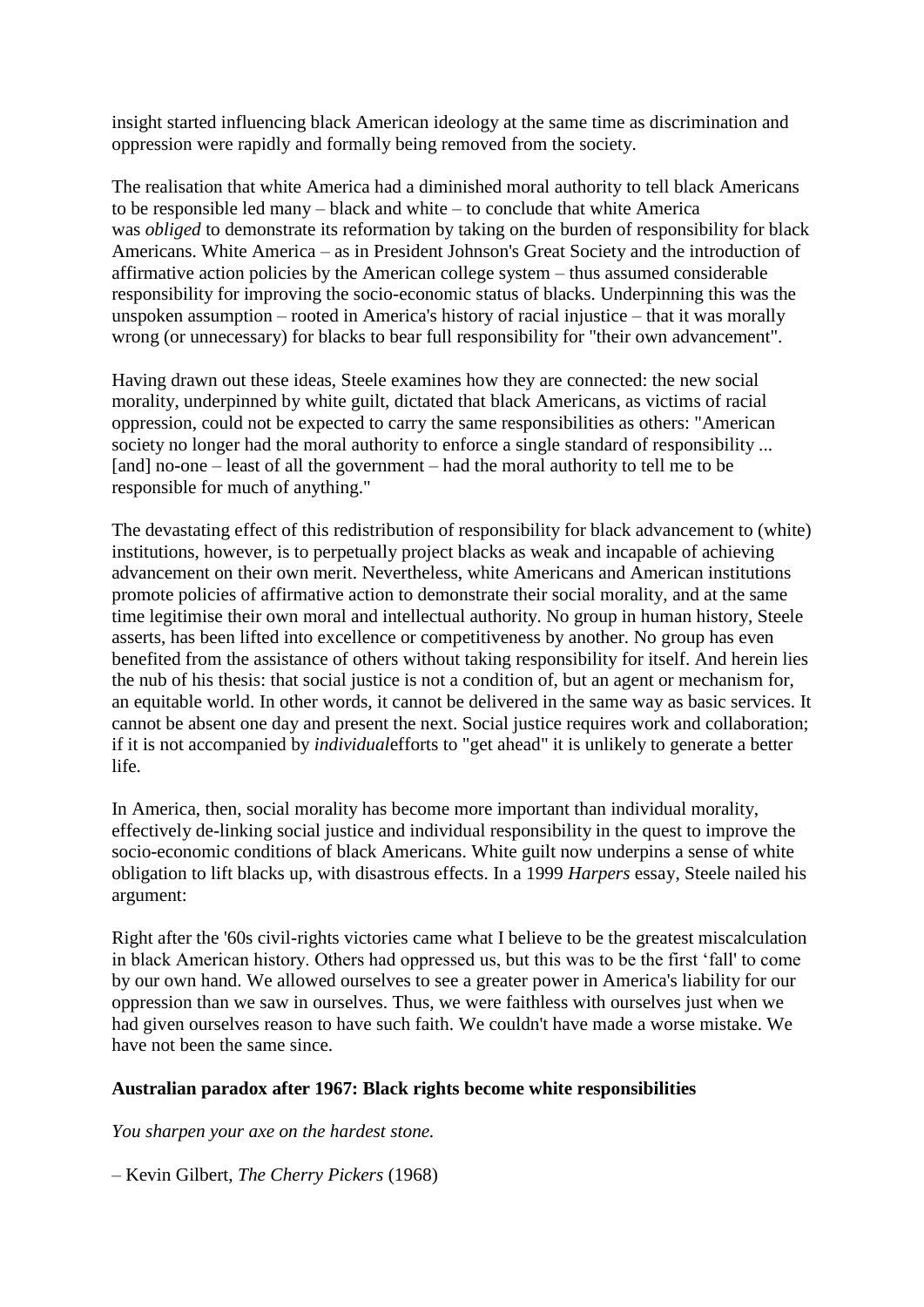**THERE ARE COMPELLING PARALLELS BETWEEN** what happened with black Americans from the time of civil rights and voting rights in 1964-65, and black Australians from the time of the 1967 referendum, when 90.2 per cent of Australians voted to amend the Constitution to count Aboriginal people in the census and to empower the Commonwealth Parliament to make laws in respect of Aboriginal and Torres Strait Islander people.

The American rights guarantees were substantive: they provided freedoms and protections denied to black Americans since the abolition of slavery. So, from the time of their passage, blacks in America could invoke federal law in order to combat discrimination in respect of a wide range of civil rights. The Australian changes did not immediately provide any substantive rights; the Commonwealth Parliament was merely empowered to make laws  $-$  a power previously the exclusive province of the states.

Protection from racial discrimination was not available to black Australians (or anyone else) until the Commonwealth Parliament passed the *Racial Discrimination Act* in 1975.

Nonetheless, the symbolic significance of the 1967 referendum, which was the culmination of a concerted ten-year public campaign and redressed the complete exclusion of Australia's Indigenous peoples from the federal compact of 1901, marked the beginning of a new era in Indigenous history and policy. It was a hopeful and positive event, and is still mostly seen as such.

Substantive rights and protections for Indigenous Australians were enacted in the years before and after the referendum. Voting rights, where they did not already exist, were granted from 1962, although Queensland lagged until 1965; an attempt to protect Indigenous Queenslanders from discriminatory laws was legislated in 1975, as was protection against racial discrimination; land rights were legislated for the Northern Territory in 1976; legislation establishing the Human Rights Commission was enacted in 1986; and a range of state legislation outlying discrimination was also promulgated in the 1970s and 1980s. But legislation providing affirmative action and access to educational and other institutions was never introduced in Australia. Affirmative action programs have only ever occurred as voluntary policy decisions by public or private institutions. There has been no Australian law to compel affirmative action.

It is not these rights and recognition events of the 1960s that I (or Shelby Steele and the growing like-minded critique in the United States) question. They were seminal achievements; it is their aftermath that requires reconsideration.

In the aftermath of the civil rights victories, the politics of "victimhood" became the predominant methodology of black advocacy and the reigning paradigm of public policy thinking. Victimhood relied on a phenomenon within the dominant white societies that had two faces: *white guilt* and *moral vanity*. The rise of victim politics meant that, even as there was increased recognition of black rights in the post-citizenship era, there was also a calamitous erosion of black responsibility.

I have often reflected on the downside of the events surrounding citizenship, at least for the remote communities of northern Australia with which I am familiar – particularly Cape York Peninsula. In the light of the problems with which we are grappling today, I see three factors as decisive contributors to the descent into hell three decades later. These factors appeared to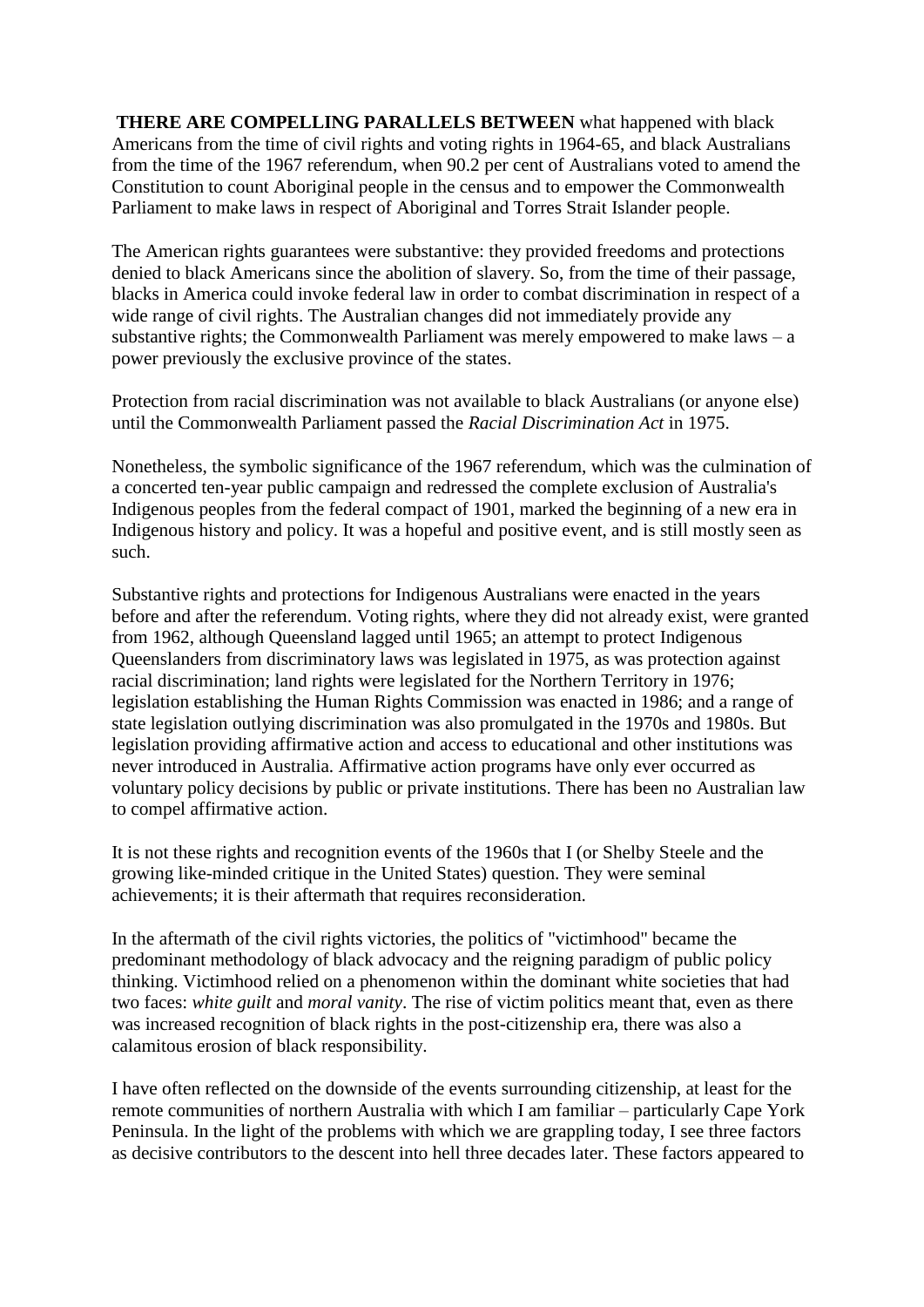be positive developments designed to address inequities, but whose unintended consequences – particularly for Aboriginal men – were negative:

- The equal wages decision of 1966, which mandated equal payment for Aboriginal  $\bullet$ stock-workers, contributed to the large-scale exodus from the long-standing employment and lifestyle Indigenous people had carved out in the pastoral industry of northern Australia (and elsewhere). The removal of Aboriginal people to the fringes of country towns and into missions and settlements meant that young men had lots of idle time.
- The Commonwealth Government's solution for Aboriginal people displaced from the  $\bullet$ pastoral industry was to provide access to social security payments, and the relevant government department undertook a drive through the 1970s to sign people up to income support. This provided young men with work-free income.
- Citizenship brought to Aboriginal people the right to drink.  $\bullet$

Young men with idle time, free income and the right to drink led to the start of an alcohol abuse vortex which would increase in terms of the chaos it caused and its negative impacts, and would widen out to later include women and older people who had not previously been drinkers. I saw this pattern spread in the three communities with which I am intimate, from my childhood in the late 1960s to the present.

Equal wages, access to social security income support and giving Aboriginal citizens the right to enter pubs and to drink alcohol were progressive measures. Not all the consequences of these measures were unforeseen: it had been clear to the Commonwealth Government in the hearings before the Australian Conciliation and Arbitration Commission that a ruling in favour of equal wages would result in the large-scale removal of Aboriginal stock-workers from the stations of northern Australia. The Commonwealth's solution was to make social security available. The Commission ruled: "If any problems of native welfare whether of employees or their dependants, arise as a result of this decision, the Commonwealth Government has made clear its intention to deal with them. This is not why we have come to our conclusion but it means we know that any welfare problems which arise will be dealt with by those most competent to deal with them." The then President of the Commission, Sir Richard Kirby, would later tell his biographer Blanche d'Apulget (*Mediator*, MUP, 1977) that the case would "be seen as the greatest contribution he and other members of the Commission made to Australian society".

**THE STORY OF THE PAST FOUR DECADES IS,** of course, more complex than this. There were other factors driving the decline in the pastoral industry. The dismantling of the systems of social and administrative control by governments and missions led to growing social chaos. Even where strong and functional social and cultural norms were maintained by Aboriginal people themselves, their maintenance was broken down by values and standards imported from the wider society and the shutting down of Aboriginal authority through the intrusion of the legal system. Legal Aid services to Aboriginal offenders probably did more to undermine the authority of elders and other local justice mechanisms (in Queensland, the Aboriginal Courts presided over by local Justices of the Peace) than any other intervention. A workable system of social order based on moral and cultural authority was forced to comply with legal authority – and ultimately had to defer to the law. This moral and cultural authority which had provided structure to life in the settlements withered away.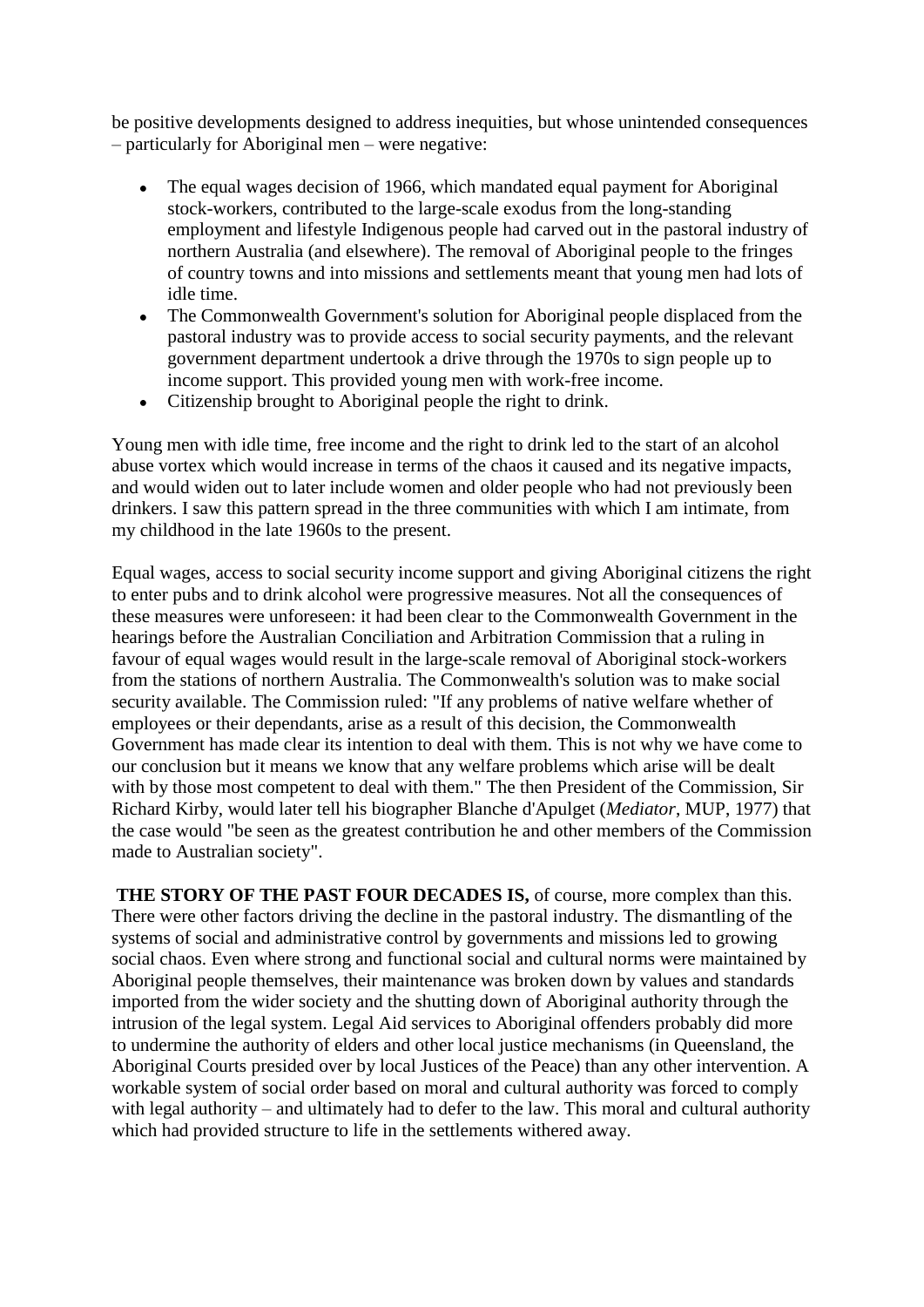The decline of religion and the influence of the churches in the communities are also part of this story, including the historically problematic role of the churches in the administrative management of Aboriginal communities. In the case of my hometown, I served on the Hope Vale Aboriginal Community Council when the last vestiges of the Lutheran Church's administrative involvement in the affairs of our people were removed in the late 1980s. We cut these last ties with a relishing sense of historic reckoning. The awful truth is that we threw the baby out with the bathwater: the role of the church in the secular and spiritual life of our community was conflated; both the church and our people should have found a way to move beyond the paternalism of the past without destroying the moral and cultural order which had been such a strong quality of our community. But the transfer of moral responsibility that Shelby Steele identified in the United States also played out here. We now repent a social and moral wreckage.

But these are details. The larger context was the growth of the culture and politics of victimhood, which came to be the accepted basis of the relationship between Aboriginal people and the rest of the country.

Prior to reading Shelby Steele's thesis on white guilt – and how the success of civil rights transmogrified into the failure of victim politics – I had been thinking about the various positions Indigenous and non-Indigenous Australians take in relation to questions of history and race. There is a dichotomy in popular discussion of racism. It is assumed that people and ideas come from one of two possible sides: those who are racists and those who are not, those who are subject to racism and those who are racists, those who believe that racism is a major social ill and those who do not, and so on. In Australia, the divide is generally seen as being one between those who believe Australia has a problem with racism, and those who believe that Australia is not a racist country.

Since the 1960s, heavily influenced by international norms established by the United Nations, decolonisation in Africa and Asia, and by the civil rights movement in the United States, Australians from the left and right have altered their views on racism for the better. Whilst, historically, racism was widely acceptable across Australian society (the "White Australia" policy was championed by the Australian Labor Party), political opinion and social values shifted fundamentally towards an understanding that overt racism, at least, was unacceptable.

Today, whilst leading conservatives and liberals (notably former Prime Minister Malcolm Fraser) are avowed opponents of racism, the polarity between those who consider racism a serious problem and those who do not is generally seen as a left-right split. As progressive people predominately come from left of the cultural and political divide, the ALP (and the progressive minor parties) are generally regarded as opponents of racism, whilst the Liberal and National Parties are considered racist – or at least indifferent to racism. Individuals from both sides often contradict this generalisation.

This dichotomous view of racism is simplistic and misleading. My analysis looks at six positions which Indigenous and non-Indigenous Australians take in relation to race and history concerning the country's original peoples. This is an arc for non-Indigenous Australians that goes from denial to moral vanity, to acknowledgement and responsibility. For Aboriginal people, this arc ranges from separatism to victimhood, and to pride and principled defence.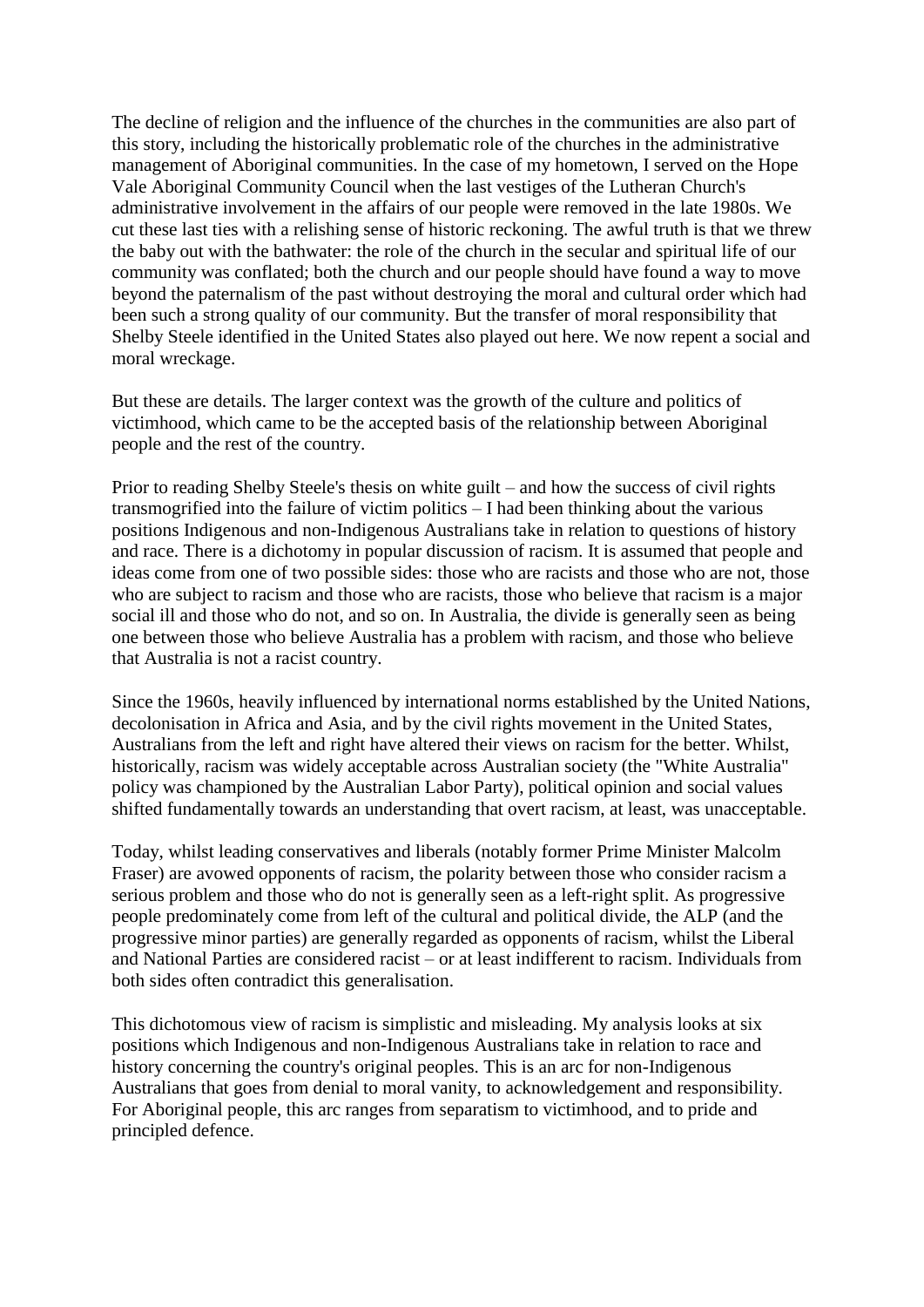There is a strong tradition of *denial* in Australia. The eminent ethnographer W.E.H. Stanner named this tradition in the country's historiography up to the late 1960s the "Great Australian Silence" (Boyer Lecture, 1968). There is a very large constituency which denies that the treatment of Indigenous people in Australia's colonial history (and up to the present) was as bad as those historians who have contributed to the genre known as "Aboriginal history" demonstrate. These people deny that racism in Australia against the country's Indigenous peoples is a serious problem. Keith Windschuttle's refutation of massacres and violence on the frontiers, and Pauline Hanson's galvanising resentments against alleged preferences to Aboriginal people (and other racial minorities) are just the most egregious representatives of a wide constituency which adopts a position of denial. Denial is a strong word. It is only a general characterisation of a spectrum of views amongst non-Indigenous Australians which range from David Irving-style ideological denialism to those who acknowledge the depredations suffered by Indigenous people through history and the racism in our society, but who minimise its nature and extent ("we shouldn't dwell on the past"). Many join this constituency because of political and cultural affiliations with the political right.

There are two important things to understand about this constituency. First, most of them are defensive about their own identity and heritage. The accusation that they are racist and their colonial heritage is a catalogue of shame and immoral villainy – and they should therefore feel guilt for racism and history – makes them defensive. If race and history are raised in such a sharply accusatory and unbalanced way, then people who may otherwise be prepared to acknowledge and take responsibility for the truth end up joining the hard-core ideologues. There is some truth in the proposition that "political correctness" has had this effect. There is also truth in the proposition that the political right has deliberately and wilfully galvanised this defensiveness by mischaracterising the progressive position as being about guilt, rather than what former Prime Minister Paul Keating referred to as "open hearts" in his landmark 1992 Redfern speech. This has provided great fodder for the right in their prosecution of the culture wars.

The denialists also keenly understand how debilitating it is to adopt the mentality and outlook of victimhood. It is easy for them to say that victim-hood is worthless, as it grows out of their ideological contempt for interventionist social policy that seeks to ameliorate the impact of the market even on the most vulnerable, but this does not make them wrong. Those on the cultural and political right are therefore more correct than their opponents in recognising the folly of the impact of policy that turns people into victims.

The second major constituency in contemporary Australia is *morally vain* about race and history. Its members largely come from the liberal left and are morally certain about right and wrong and ready to ascribe blame. For them, issues of race and history are a means of gaining the upper hand over their political and cultural opponents. The primary concern of the morally vain is not the plight or needs of those who suffer racism and oppression, but rather their view of themselves, their understanding of the world and belief in their superiority over their opponents. There are two things about this constituency which need to be understood. This constituency contributes most to, and actively supports, the outlook that casts Indigenous people as victims. Its members have no understanding of how destructive, demoralising and demeaning this mentality is. Their most telling catchphrase in rebuke of their opponents, whenever there may be a suggestion made about the personal responsibility of Indigenous people (or indeed the disadvantaged at large), is "don't blame the victims". They excuse and provide a justification for those on whose behalf they are advocate, in order to avoid responsibility. They infantilise Indigenous people by not allowing those whom they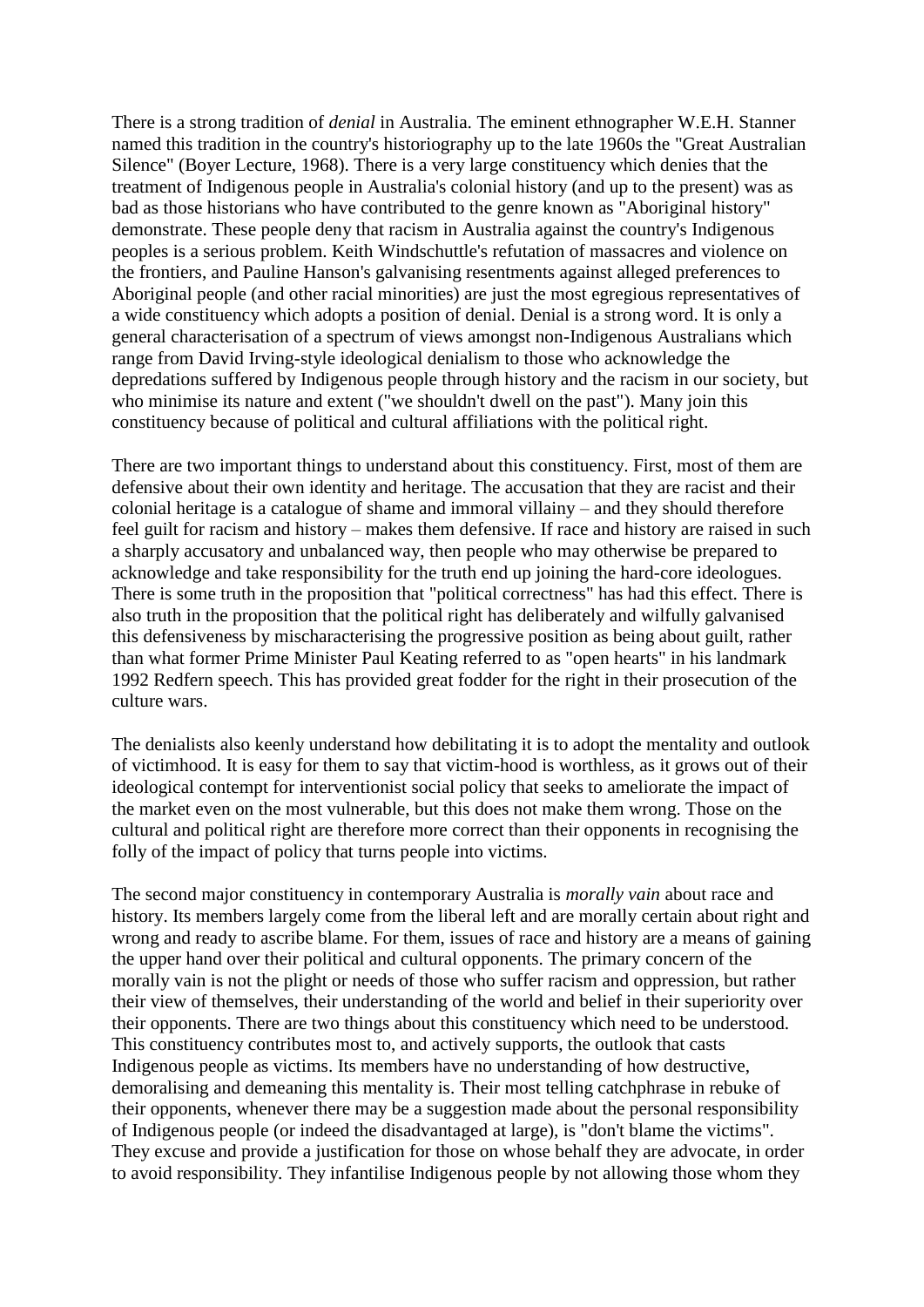seek to protect to face the consequences of their actions: Indigenous people's status as victims means they require protection from the real world.

Moral vanity is perhaps an unfair characterisation. There is a broad spectrum of views within this group, and many within this broad spectrum have decent motivations. They empathise with the plight of Indigenous people who face racism and other real injuries; they acknowledge what has happened through history and recognise that the present is not unconnected with the past. They understand the hypocrisy of the prescription to forget the past, especially in a country whose most famous lapidary exhortation reads: Lest We Forget. But at some point empathy and acknowledgement turn into moral superiority, and the relative failures of one's cultural and political opponents become the basis of accusations of insensitivity or racism. At this point, race becomes a useful club to beat the Neanderthals from the right, and racism serves the cultural and political purposes of the progressive accuser rather than the humanity of those subjected to it.

Let me offer an example: the enforcement of laws to prevent drinking in public places which results in "homeless" Aboriginal people binge drinking in the parks (policies that are tried in Australia) could be combined with controlled management of income support to "homeless" people so that accommodation, food and other essentials are provided and cash for alcohol is not (policies that have not been tried in Australia). If this were proposed, it would be characterised as racist by morally vain progressives and vehemently opposed. Indeed, these people run campaigns on behalf of "long grassers" to the effect that the homeless have a "right to sleep". Long grassing is romanticised as some kind of final act of resistance against authority, but patently people do not "choose" to live like this.

Rather than denial or moral vanity, the optimum position for non-Indigenous people to take is that of*acknowledgement* – of the past and its legacy in the present, recognising that racism is not a contrivance, that Indigenous people endure great hurt and confront barriers as a result of racism. They need to take*responsibility* for the fact of racism, and work to answer and counter it.

On the Indigenous side, the extreme position is that of *separatism.* In the United States, black nationalists such as Marcus Garvey actively pursued separatist agendas. The separatist rhetoric and strategy of Malcolm X was real. There has been no such equivalent in Australia, despite rhetorical flourishes and stunts such as the Aboriginal Provisional Government. Separatist posturing has largely been a tactical device in Australia, not entirely without (tactical) effect; however, separatism has not been the subject of a real and serious strategy, despite a profound sense of alienation experienced by many Indigenous people.

The largest constituency on the Indigenous side subscribes to *victimhood.* Again, this is a strong term which covers a broad spectrum of outlooks. People will object to my interpretation of the dimensions of victimhood because what many of our people regard as radical, separatist and resistance politics, I say is victim politics. Further, what many of our people regard as pride and necessary defensiveness against racism is, I believe, victim politics. Argument arises here because of the dynamic way in which the cultural and political currents of political economy evolve and change over time: what may have been a truly radical act at one time, such as the Tent Embassy in 1971, degenerates into a sad symbol of defeatist, victim politics as is plain with the squalid demountables at the Tent Embassy site in 2007.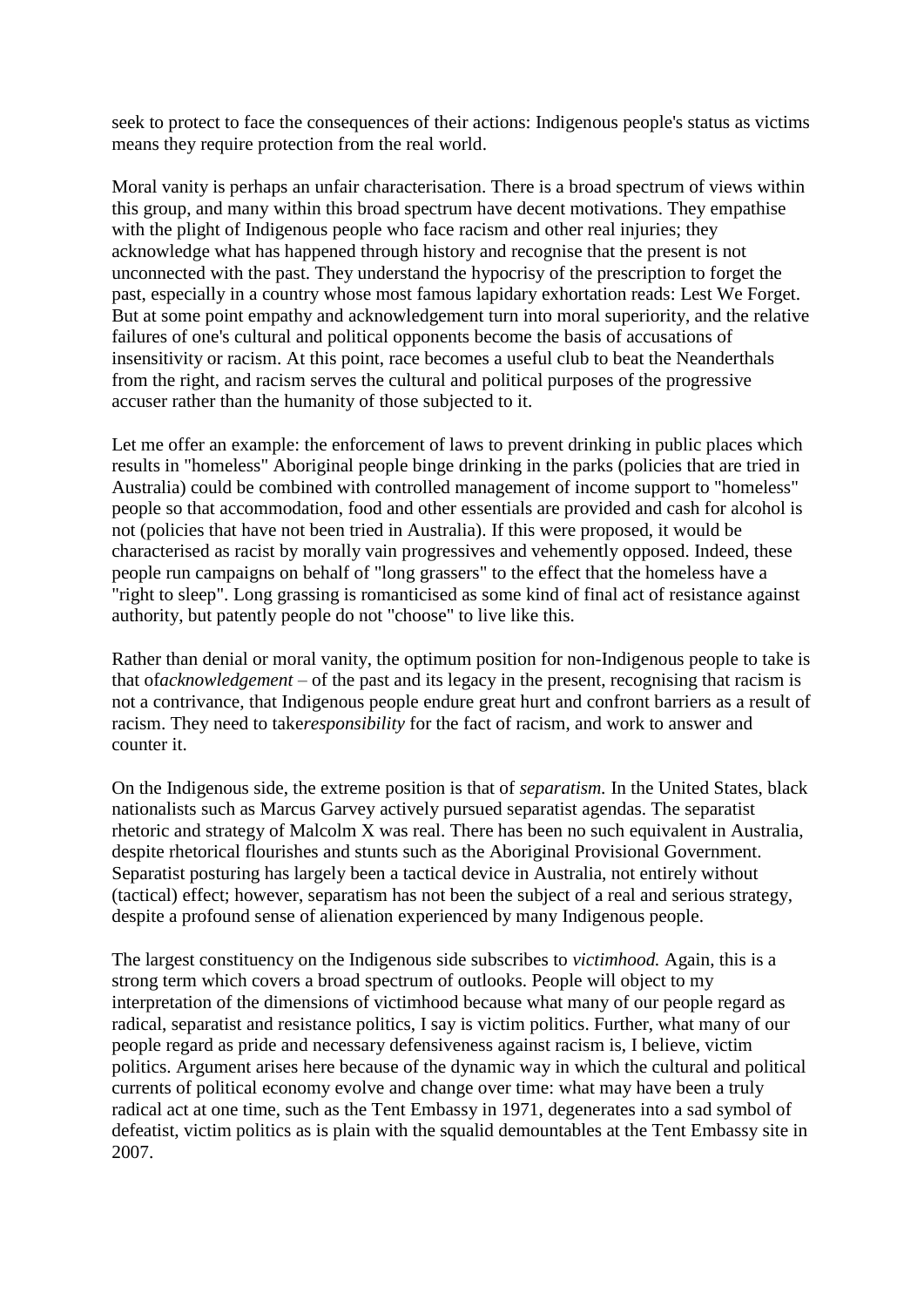Argument arises because it is one thing to properly analyse whether some outlook, mentality or action proceeds from victimhood, and another to analyse the political or social effectiveness or utility gained from it. I am *not* saying the politics of victimhood have not (and do not still) yield returns. They have and do, but at an enormous cost that is sometimes hard to recognise. As Shelby Steele has explained, *white guilt* is a resource blacks in America and Australia have learned to mine.

I want to talk about two problems with victimhood. The first is that we pay a high price for casting ourselves as victims in the morality field. The *tactic* of victimhood moves from an outlook and a mentality to become an identity. The long grassers and under-the-bridge dwellers are the most visible, end-stage subscribers to this tragic and self-harming tactic. It damages our people wherever they are – from the young student who believes that academic achievement at school is "acting white" and defeats him or herself with such a pernicious outlook, to those who tolerate domestic violence because it is "understandable" given the history of the people concerned.

We indigenes of Australia are confused in our cultural understanding of victimisation and victimhood. Yes, individuals and groups in our society are *victimised* in a variety of ways. But it is a terrible thing to encourage victims to adopt a mentality and outlook of victimhood, to see themselves as victims. To adopt this mentality is fatal because it concedes defeat, and it can also literally kill. Victims do not take responsibility for what they eat and drink, for their health and mental well-being; their families become dysfunctional and their children are damaged even before they are born. The worst indulgence is to take away the one power victims need to survive, to defy victimisation. To say: "Yes, I have suffered victimisation – but I'm not giving in by becoming a victim!"

This is the difference between the responses of Rosa Parks and Vincent Lingiari to the racist victimisation they endured – and the victim politics which the post-civil rights and postcitizenship leadership cultivated. The gap between members of the NAACP in the United States and the Federal Council for the Advancement of Aborigines and Torres Strait Islanders (and like organisations) in the lead-up to freedom and the generation that followed became profound.

The second problem with victimhood is that the access and opportunities it produces are of mixed quality. Whether it is education or other opportunities, the "soft bigotry of low expectations" tends to characterise the quality of what is yielded to people who are taken to be victims. In America the hot button issue is affirmative action. If you take Steele's view, affirmative action is a policy constructed for victims which does not help them rise out of their victimhood. I will not engage in a discussion of affirmative action here, other than to say that three thoughts are on my mind in relation to it. Firstly, I think Steele is right about the problematic consequences of affirmative action for black Americans: the disincentive effects are serious. Secondly, black Australian participation and achievement is even worse than that of black Americans, and we have never had affirmative action, and I am not convinced that all doors open from the outside. Thirdly, if we consider affirmative action for Australia, it should be aimed at breaking class barriers rather than race barriers.

Characterising Indigenous people as victims leads to an emphasis on the need for recognition of rights – human rights and land rights – which are undeniably good things. The rights question is complicated in the Australian context. In America, it focused on recognition of formal equality between blacks and other citizens. In Australia, it is not so simple: Indigenous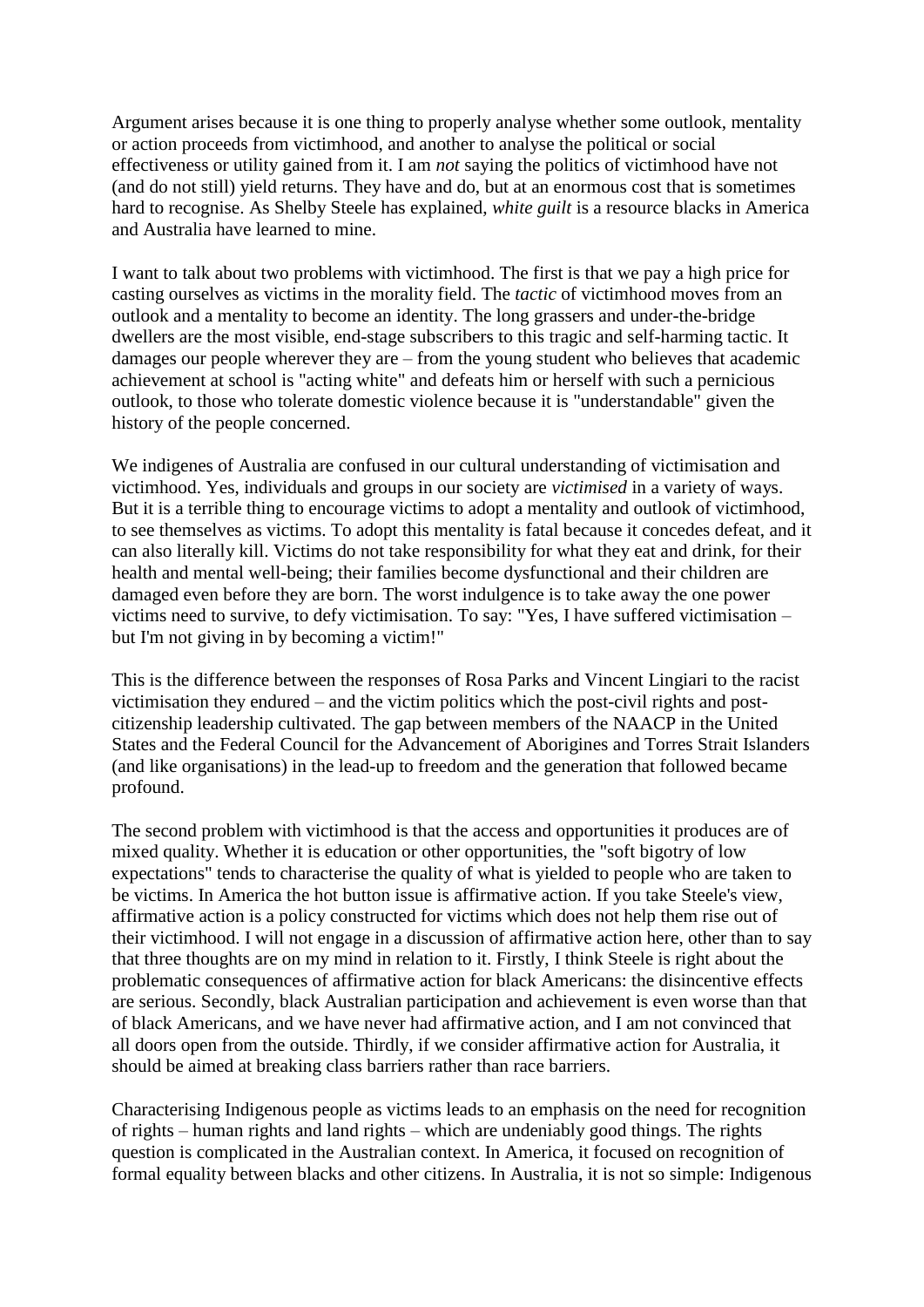people possess certain rights that flow from their unique position as the first Australians. Therefore their rights to land, language and other matters concerning their status necessarily involve different rights to those guaranteed other citizens. Where rights could be enjoyed as a result of political and legislative fiat, there were beneficial developments. But where they could not be simply granted (such as better education and better health outcomes), and where state-provided service delivery could not achieve better outcomes without behavioural change, the behaviour of the victims simply could not be confronted because victims could not be responsible. This is what Shelby Steele calls blameless poverty, and it characterises many Aboriginal communities today.

So, instead of confronting behaviour – even when the first wave of programs did not work, and indeed produced a set of secondary problems – the welfare state builders of the original Great Society simply increased their commitment to the idea that the victims could be rescued from deep poverty through co-ordination of service delivery. This is still the dominant response today, even as the failure of passive welfare is apparent.

Of course, the leadership that campaigned for the 1967 referendum gave way to what would become the new victim leadership of the 1970s. Thomas Wolfe's perspicacious observations of the radical chic posturings of morally vain whites, and the mau-mauing of the flak-catchers by the angry "radicals" in America all played out here too, right through the 1970s and '80s. Acquisition of an undergraduate command of some key ideas in international and human rights law led to the new language of "sovereignty". I was once told a hilarious story by the late Charlie Perkins of an Indigenous gathering in a Returned Serviceman's League hall in a country town where the entire morning was spent debating whether a portrait of Her Majesty Queen Elizabeth II should remain gazing down at the proceedings as the owners of the establishment intended it to. Those seeking to make a point about the wrongful usurpation of Indigenous sovereignty by the Crown succeeded in their motion, and the rest of the day was spent looking for another venue because the gathering was immediately ejected from the premises.

In my (relatively) short experience, I have endured my fair share of fanciful separatist rhetoric – and plenty of inane stunts and speeches – founded on vague and insufficiently grasped theories. As long as some key words and concepts are sprinkled amidst the denunciations, then any lunatic can be a leader. I've often had the sense that we are playing delusional games in our own obscure little sandpits. We want our sovereignty recognised by the International Court of Justice, and in the meantime I'm off to the TAB and the pub.

During my law studies in Sydney in the late 1980s, I expressed my interest in seeking work in an Indigenous organisation to a white trade unionist, who was well acquainted with some key figures of the 1970s Indigenous leadership. I was taken by this kindly man to the separate work offices of two of the pioneers of the post-Tent Embassy leadership, now "running things" like Leo and Giovanni Casparo (aka Johnny Casper) in the Coen Brothers' film masterpiece *Miller's Crossing.* Nothing came from my introductions. But my most vivid memory is sitting in the office of one of these characters, dressed in a black skivvy and smart sports jacket, smoking a cigarette through an elegant cigarette-holder. It could have been a scene out of a "blaxploitation" film starring Jim Kelly across 110th Street circa 1975.

All of this was victim politics, no matter the radical pretence. It was scratching bark, not digging out the roots. A prideful and principled defence against racism is what we need as a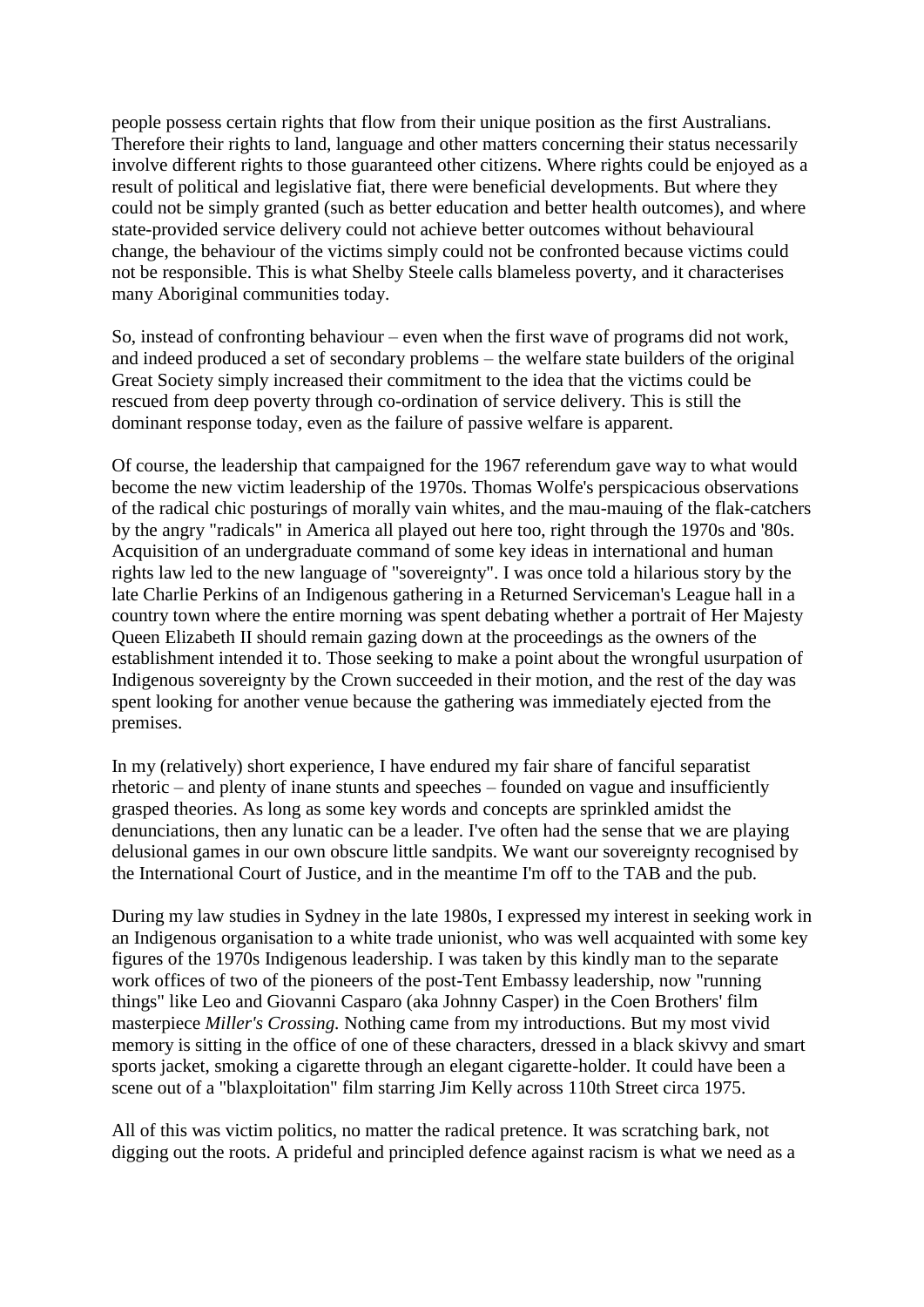people. Many ordinary Indigenous people possess this dignity and strength. We must make it the dominant outlook of our people.

#### **Peoplehood**

*An inclusionary and involuntary group identity with a ... shared history and distinct way of life ... everyone in the group, regardless of status, gender, or moral worth, belongs.*

– John Lie, *Modern Peoplehood* (Harvard University Press, 2004)

**HERE IS ONE RESPECT IN WHICH THE DISCUSSION** of Indigenous Australian policy differs from the African American discussion: the question of Indigenous "peoplehood". In this sense the position of Native Americans is more relevant. The African-American struggle is for socio-economic advancement and equality. Steele describes the aspiration to "advance through education, skill development, and entrepreneurialism combined with an unbending assault on any continuing discrimination". Steele believes that the main obstacles to African-Americans taking their rightful place have been removed, and that "blacks are no longer oppressed in America", that the main burden weighing them down is the advocacy of flawed policies and ideologies.

Steele does not see African-Americans as a minority people. Although some radical African-Americans have advocated separatist policies and argue that they constitute a separate people with national rights, that view is not widely held. Generally, African-American issues are thought of as "race relations" with a goal of ending public programs and practices which recognise African-Americans as a distinct group. Americans to the left of Steele argue that policies which go beyond the abolition of official discrimination and the elimination of overt racist attitudes are necessary, but they do not advocate perpetual special measures; rather, they see them gradually disappearing as irrational racial prejudice recedes and equality increases.

The Indigenous Australian struggle is for socio-economic advancement and equality, but it is also about the recognition of status and rights as a people. The goal here is to preserve and win legal recognition of cultural distinctness as well as citizenship. Indigenous Australian political issues are "peoplehood issues". It is regrettable that this word is so little used in English-language debate. Berkeley professor John Lie has defined it as "an inclusionary and involuntary group identity ... It is not merely a population – an aggregate, an external attribution, an analytical category – but, rather, a people – a group, an internal conviction, a self-reflexive identity."

The word peoplehood is needed in the analysis of national issues because it unambiguously conveys this concept. We are all familiar with the "inclusionary and involuntary" identity which Lie describes, but we have no generally accepted word for it. The word "ethnicity" is sometimes used to cover the hole in our linguistic map, but this word suffers from connoting, in Lie's words, "external attribution" – an anthropological origin. One can imagine people claiming their rights as "Yorta Yorta people", but hardly as "the Yorta Yorta ethnic group". Nor is "nationhood" the word we need, because it confuses the issue that needs to be discussed – namely the tension between the current world order of approximately two hundred sovereign states, and the several thousand distinct peoples who have demonstrated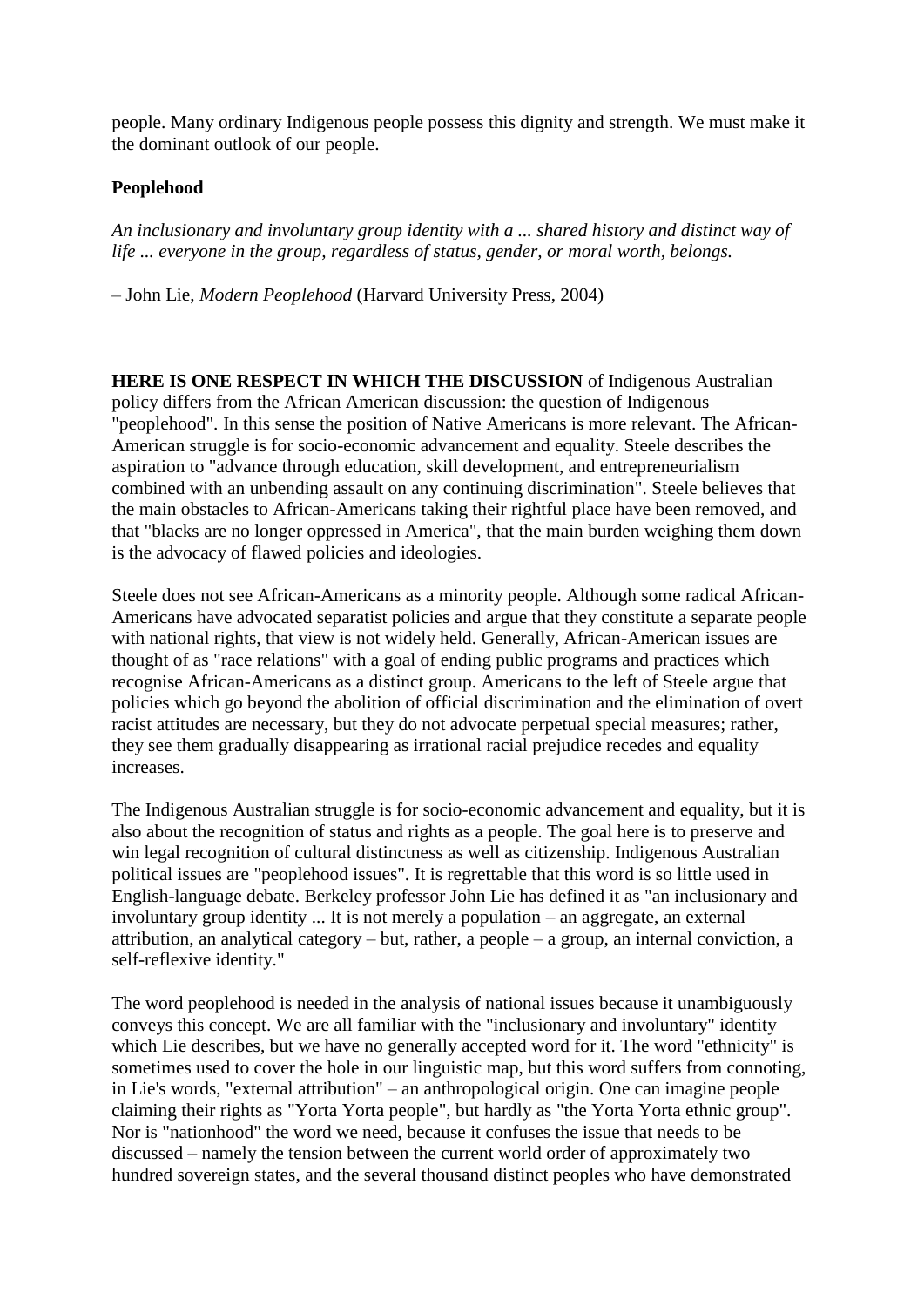their desire for recognition. "Nationhood" is more or less synonymous with the creation of a sovereign nation state, and is therefore misleading and unhelpful. The term peoplehood, if it came into common usage, would be perfect. It is self-explanatory and refers to something other than nation states and formal citizenship. It is also likely to convey two desired connotations: "outcome[s] achieved through the efforts of the population itself"; and "result of a historical process".

As a result of a global historical process, diverse populations have developed a "self-reflexive identity", an "internal conviction" about the bond that unites them. The notion of peoplehood has evolved and become politically more important. As a consequence of the rise of nationalism, the relationships between peoples forced to coexist within the borders of sovereign states deteriorated during the nineteenth and twentieth centuries and today are a chief source of some of the world's most intractable conflicts.

I strongly object to the modern tendency to categorise people according to a system of exclusive identities. Nobel Laureate Amartya Sen has called this "the illusion of singular identity" (*Identity and Violence*, Norton, 2006). We labour under impoverished conceptions of identity. The identity of a group is assumed to be singular – arising from some salient characteristic. The identity of an individual within an ethnic group is also assumed to be singular – again arising from some salient feature of the group. Instead Sen argues that we should recognise "competing affiliations" or "competing identities". His choice of words is unfortunate; I have proposed a better metaphor: "layers of identity". These layers include identification with cultural and linguistic groups; citizenship; religions; places of birth, upbringing, residency and death; local and regional geographic communities; regional, provincial and national polities; and professional, literary, recreational, philosophical and other sub-cultural groups.

A Rugby Union-following Lutheran Aboriginal with a love for the literature of England shares much with many other Australians that he does not share with his closest kin – but he does share an identity based on people-hood. A pluralist and united world is one which has strong bonding identities between those who know each other, and bridging identities with strangers.

Indigenous Australian issues are peoplehood issues. The main difference between Australian and American policies is that the basis for Australian policy is (or should be) the legitimate claim of Indigenous Australians to their recognition as a distinct people with constitutionally recognised rights. The point of this essay is that the black American comparison is germane – because race relations are relevant here too.

#### **Unintended consequences**

#### *If we want things to stay as they are, things will have to change.*

#### – Guiseppe Lampedusa, *The Leopard* (Pantheon)

# **"UNINTENED CONSEQUENCES" IS A CONCEPT DERIVED** from liberal

economics: positively, the consequences of choices made in the marketplace are never certain and cannot be completely anticipated; negatively, they are the inevitable product of state planning. By impeding and superseding decision-making in the market, ambitious rationalist social planners cause unintended consequences by using the state to plan good societies and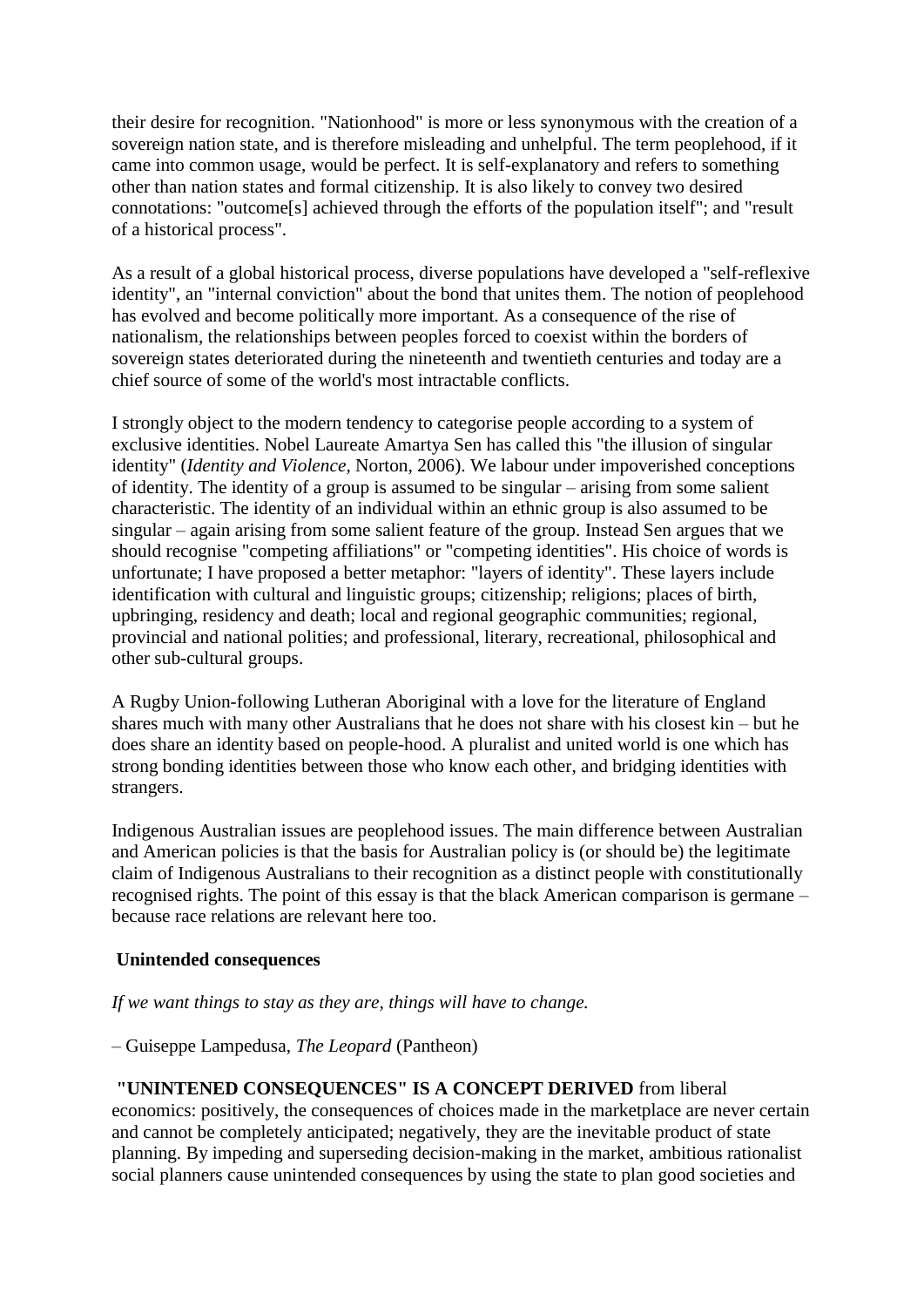good futures for citizens, when they do not have the capacity to do so. Unintended consequences can therefore be seen as a liberal critique of statist socialist planning. As Friedrich von Hayek might have said, the road to serfdom is paved with good intentions.

There is also a possible Marxist explanation for the phenomenon: the ruling forces that dominate society inexorably transform progressive movements into regression. The opaque nature of the ideological and cultural superstructure built on society's material base means that movements that might be viewed as progressive may be regressive when the question is asked: "What is the objective effect of this movement?" Unintended consequences arise when radicals fail to maintain an objective analysis, and naively maintain a subjective view of what is progressive.

It is not necessary to decide which is correct – liberals and Marxists can agree that there is a ubiquitous phenomenon in the history of human policy that unintended consequences occur. A theoretical explanation of the phenomenon is not my principal concern. I indicate the framework only to introduce a policy analysis I have become convinced about: that the distance between good and bad policies is most often very fine – not poles apart. People from either side of the cultural and political divide usually believe the distance between their own correct policies and their opponents' wrong policies is substantial. Politics is given to stark caricatures. Intellectual discussion in service of politics is also similarly inclined.

This polarisation leads to problems – a failure to distinguish between a potentially correct policy (policing relatively minor misdemeanours to restore order to crime-ridden, disadvantaged neighbourhoods) and an obviously incorrect one (police harassment and violence). Typically, the left opposes zero tolerance policing, although it would be truly progressive to restore social order to disadvantaged neighbourhoods, and such policing is probably critical to achieving this. So the champions of certain reforms end up being the opponents of the means needed to achieve them. I see this time and time again in my consideration of the plight of the disadvantaged people who are my concern, Indigenous Australians. (This was the theme of my essay in*Griffith REVIEW 2: Dreams of Land*.)

This polarisation leads to a failure of the left to appreciate the correctness of policies promoted by the right (and vice versa) because the fine difference between the correct and the incorrect policy is too subtle for (and I use the following phrase advisedly) usual public discourse, which only sees stark tensions that suggest bald contradictions rather than close, more intense tensions that suggest paradox and potential synthesis.

The tensions involved in the policy debate on crime in neighbourhoods centre around the question of freedom and social order. (Obviously) too much social order undermines freedom. (Less obviously) too much freedom with low social order in fact undermines freedom. People who live in optimally free and ordered communities often fail to appreciate the fact that it is the high degree of social order which underpins the freedom they enjoy. Libertarians are either blind to (or careless of) the advantages they take from the strong social order provided by invisible social norms: this is why classical libertarians come from privileged classes. (Lower class libertarianism is, of course, the very definition of social dysfunction.)

Where black people are involved, then the tensions of racial discrimination/nondiscrimination and advantage/disadvantage are also intertwined in the freedom and social order dialectic. Where the existing problem in disadvantaged neighbourhoods is high rates of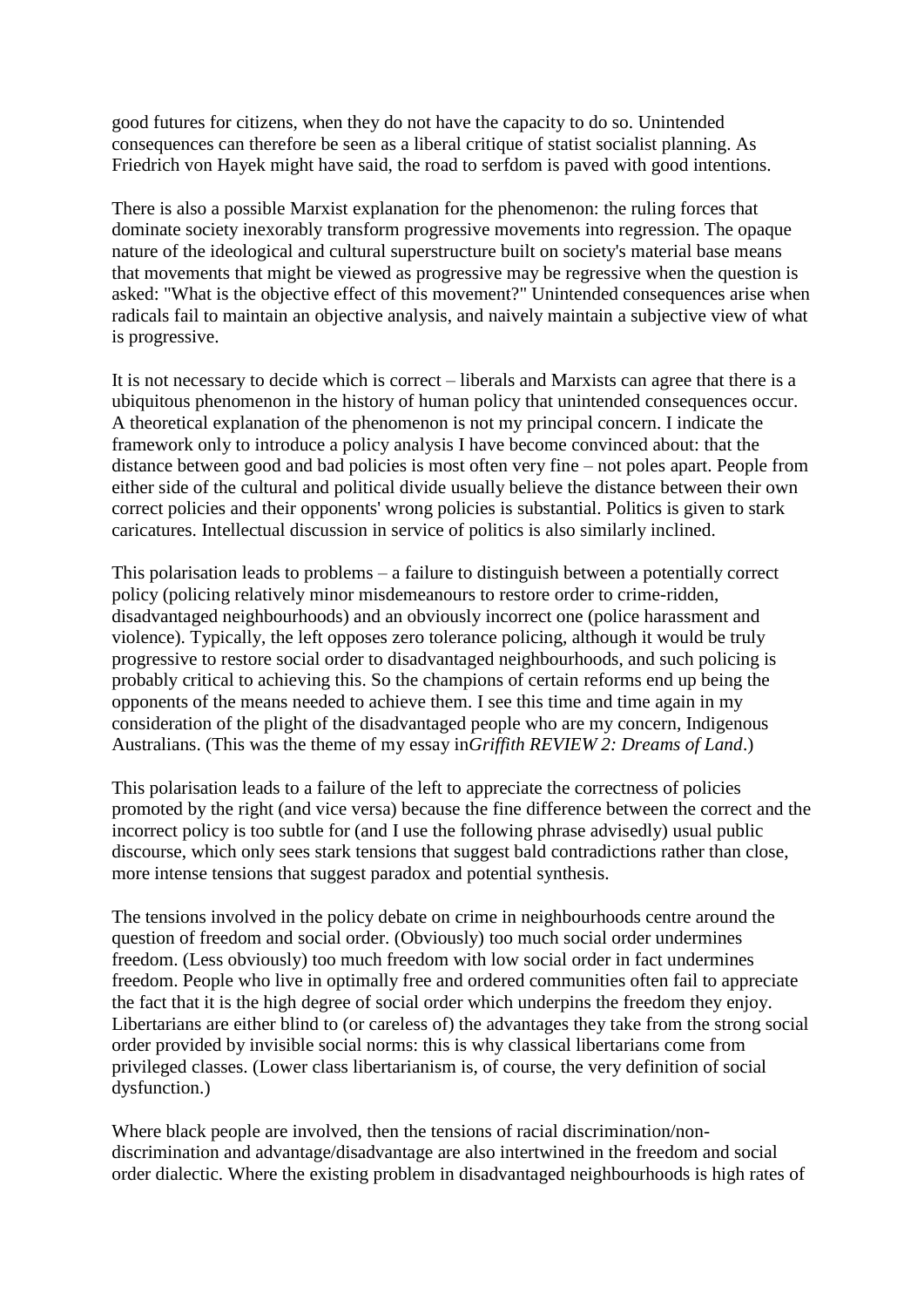blacks offending, then measures aimed at strengthening social order (such as zero-tolerance policing) actually deliver advantage and freedom in the long run. The argument against such measures is that they will result in even greater rates of imprisonment of black people. And indeed, in the short and intermediate term they will. There will be a spike. But if we want black neighbourhoods to enjoy freedom, we need to ask the question: "What is it about advantaged neighbourhoods that guarantees freedom for their denizens?" The answer is: "They have social order". If we don't take the hard policy decisions to increase social order where it is weak because we fear that black involvement in the criminal justice system will increase, then we will never solve the egregious (and, in the case of my home state of Queensland, increasing) over-representation of black people in prison. Not until we have socially ordered neighbourhoods.

The "radical centre" may be defined as the intense resolution of the tensions between opposing principles (in this example, the principles are freedom and social order) –  $a$ resolution that produces the synthesis of optimum policy. The radical centre is not to be found in simply splitting the difference between the stark and weak tensions from either side of popularly conceived discourse, but rather where the dialectical tension is most intense and the policy positions much closer and more carefully calibrated than most people imagine.

Before I turn to my thoughts on the radical centre in policy and leadership, I should make some final points. First, it is intellectually difficult to analyse and identify the correct (radically centrist) policy because commanding ideologies hold sway and limit the capacity of people to abandon wrong policies and search for better ones. But even where the right policies have been identified and adopted, their implementation is susceptible to distortion. The correct policy can easily turn sour because of incompetent implementation, because the calibration is lost: if a police force does not understand the aim of restoring social order to crime-ridden communities and that racism and sharp practice must not be tolerated, policy will degenerate into abuse and victimisation. Even when optimal policies are competently implemented, one must be mindful of the dynamic nature of social, political and economic currents. A progressive measure at one time can produce regressive results later. Policy must take account of the effluxion of time and the stage of historical development.

#### **The radical centre in policy and leadership**

*When a team is running in attack, the key player is not the player with the ball but the player off the ball – that is, the player he will pass it to. He is the one under pressure to be in the best possible position to receive the ball ... The player running in support has to decide whether to go inside or outside, whether to run close or wide and when to call for the ball. Furthermore, before he calls for the ball, the player running in support has to manoeuvre himself into a position from which he will be able to do something constructive with the ball once he receives it.*

– Mark Ella, *Running Rugby* (ABC Books, 1995)

**I INITIALLY CONSIDERED THE ROLE OF DIALECTICAL TENSION** in creating the radical centre when I thought about leadership. My first official job was on a task-force appointed by Queensland Premier Wayne Goss in 1991 – led by his *wunderkind* head of the cabinet office, Kevin Rudd – to develop Aboriginal land rights legislation. In opposition since time immemorial, the fledgling Labor government dreaded its commitment to introduce land rights legislation in the most conservative of states. In dramatic circumstances, at a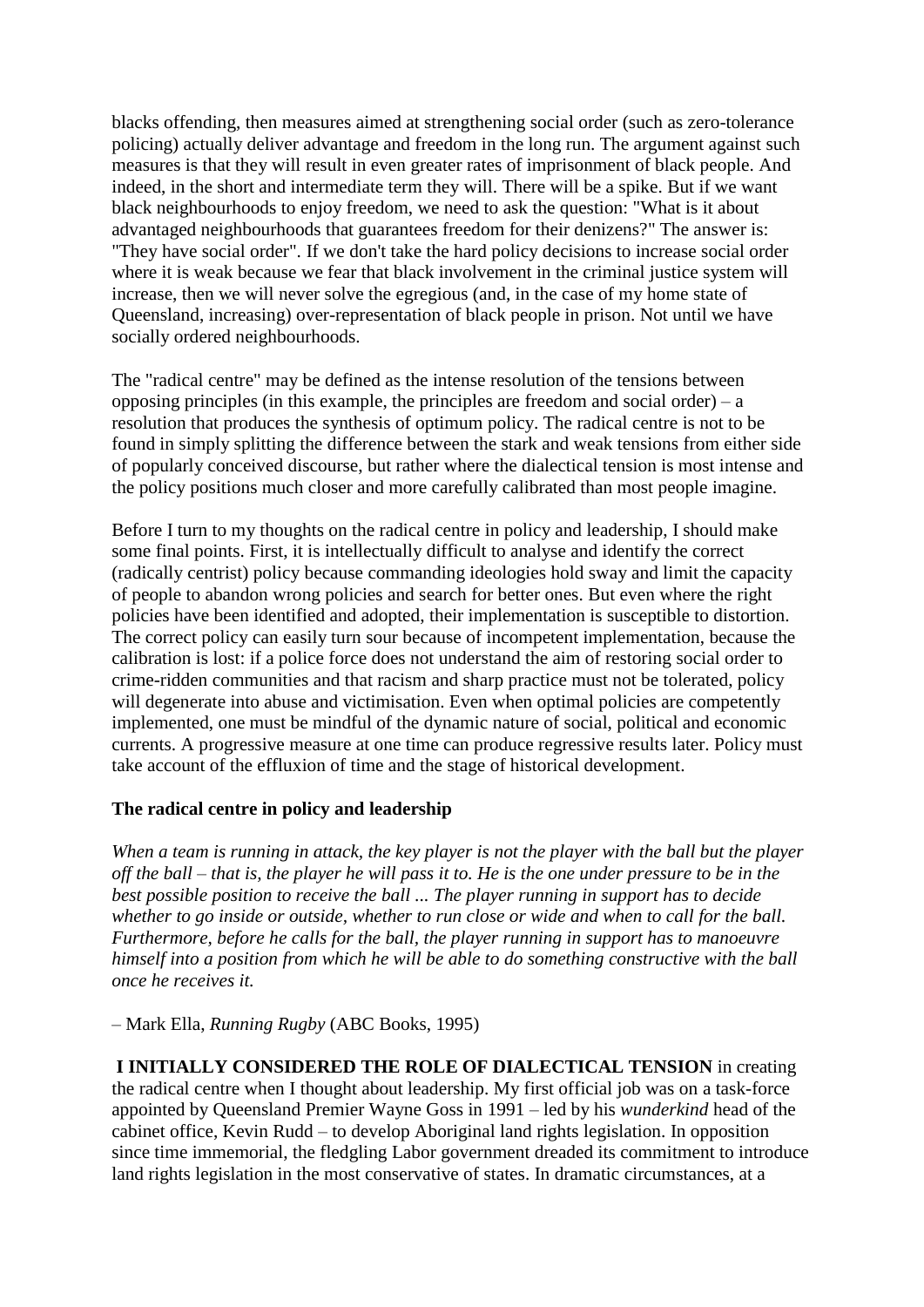national conference hosted by Premier Goss as part of Justice Tony Fitzgerald's Fraser Island Inquiry, the Premier announced the government's intention to develop land rights legislation. I was there with a delegation of Cape York elders and colleagues; I had begun my own trajectory in pursuit of land rights for the people of Cape York Peninsula by forming the Cape York Land Council the year before.

Kevin Rudd and Wayne Goss eventually produced miserable legislation – an opinion that I have not changed sixteen years later. The new law provided for a slightly different form of title to replace that previously granted by the National Party government of Sir Joh Bjelke-Petersen. The practical effect of the title transfer was negligible and did not grant any more land than that already under Aboriginal ownership. Most of these title transfers have still not taken place.

Provision was made for Aboriginal groups to claim lands on the basis of their traditional affiliation or historical association, or economic and social need. National parks and vacant Crown lands were the only land that could be claimed before a specially established Land Tribunal – but only those parcels of land that the executive government had decided were available. This provision, which Kevin Rudd designed, enabled the government to control what could be claimed, and when it could occur. There was no right to claim land other than what government determined. In the sixteen years of this legislation, very few parcels of vacant land were ever gazetted for claim: I know of only one claim that went through the process. Around a dozen national parks were made available – principally in Cape York but also the Great Sandy Desert National Park in the south-western corner of Queensland – and they were all successfully proven before the Land Tribunal.

I represented the traditional owners in the first claim to the Flinders Islands and Cape Melville National Parks in 1993. The claim was successful. However, the Yiithuwarra traditional owners have still not received title to the park. They have no role in its management, and not one of them is employed by any of the plethora of government agencies responsible for the "natural resource management" of these lands and seas. The managers are all white. Half of the Yiithuwarra who gave evidence in the 1993 claim, including almost all the elders, are now dead. The implementation of the original commitment to hand over title and management of national parks to traditional owners has been in abeyance during the three terms of Premier Peter Beattie's government. The government fears an electoral backlash if it proceeds with the Goss/Rudd scheme.

I recount this story first to make the point that if I had a dollar for every time I heard that phrase "social justice" fall easily from the lips of a Labor politician in my home state, I would be an extremely wealthy man.

My first experience of the *realpolitik* of fighting for Aboriginal rights was bitterly hard. The most shameful thing occurred on the day Premier Goss tabled the Bill. It contained nothing to distress the miners or the farmers, whose interests were fully accounted for. Then Anglican Archbishop of Brisbane Peter Hollingworth duly came out and gave the government's paltry legislation his extraordinary blessing. It was the Premier's language that was shocking. He and his advisers had determined that the best way to sell the new law to an unsympathetic Queensland public was to make it clear he was not giving any free handouts to the blackfellas. The grab on the evening news was to the effect that the provision for the payment of royalties for mining would not allow any Aboriginal "sheiks" to drive around in Rolls Royce motorcars. It was appalling. True to his promise, the minor provision for the payment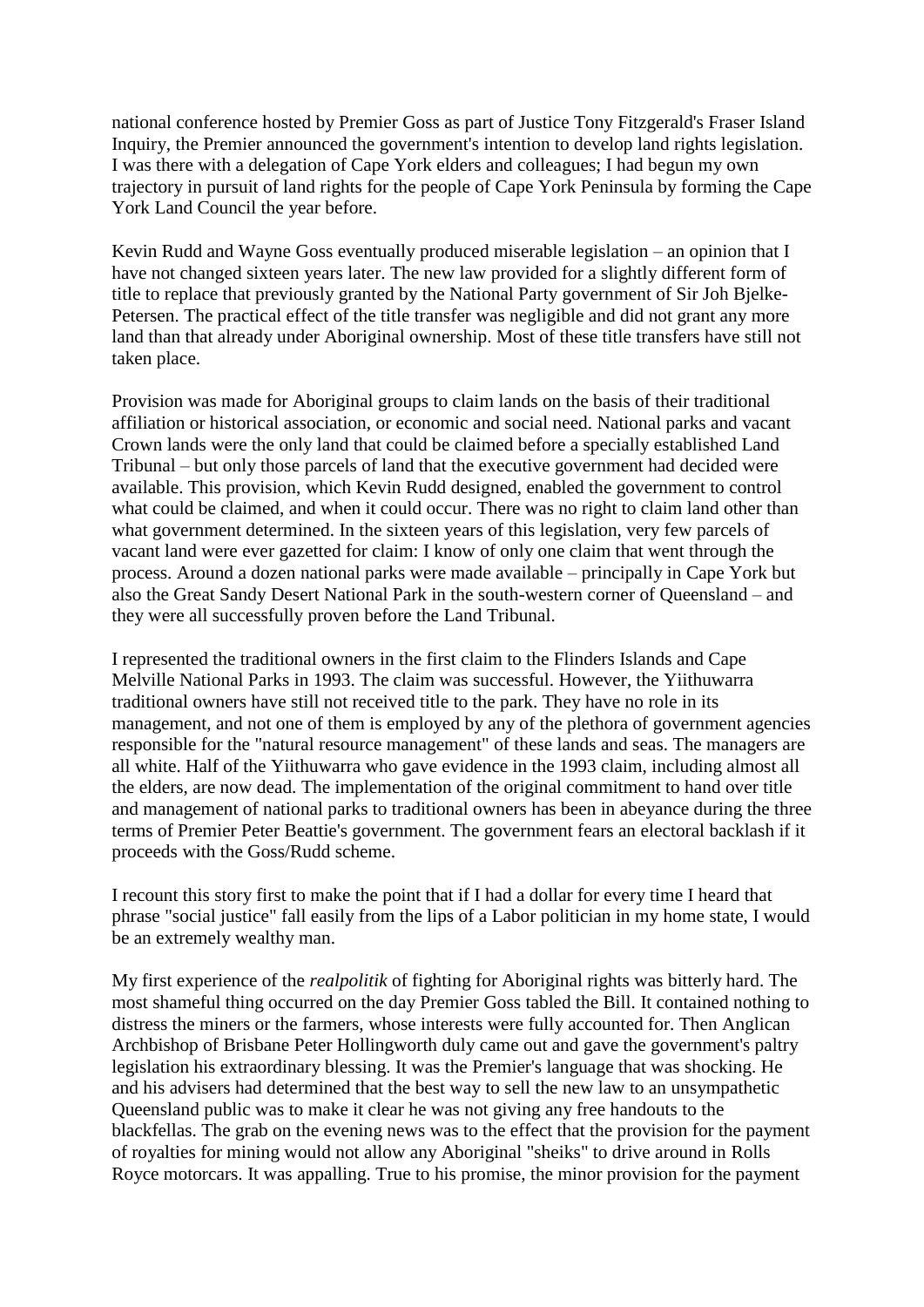of royalties for mining applying to only one of Queensland's numerous mines – the Cape Flattery Silica Mines owned by Mitsubishi on the land of the Hope Vale community – has not paid one cent of royalties to the community sixteen years later.

I learned a bitter truth through this experience: that Aboriginal people are lepers in the Australian democratic process. I have watched with awe how the progressive lobby turned al-Qaeda recruit David Hicks into a relentless, irrecusable and finally triumphant national cause – from Taliban terrorist to latter-day Nelson Mandela of Guantanamo Bay. It has (occasionally) been said that it is not the man, it is the principle. There is a much clearer principle involved in the breach of the *International Convention on the Elimination of All Forms of Racial Discrimination* by operation of the Australian Government's *Native Title Act*, but this could not be made a *cause célèbre*. In terms of marketability, it is easier to sell a terrorist than an Australian Aborigine subjected to ongoing racial discrimination by the country's laws relating to native land title. Australia's democracy is telegenically allergic to blackfellas.

This got me thinking about pragmatism and realism in political leadership. The new breed of Labor apparatchiks running state governments after the disasters of the 1980s were more hard-headed about the imperatives of holding on to power: no more Whitlam-esque indulgences, no more socialism. Goss, Rudd and Swan were the new pineapple heads of the Sunshine State. I understood that Aboriginal causes were political hard-sell. I felt at the time that Premier Goss could have produced more just legislation without cutting his government's throat in the process. I thought about low-level, poll-driven pragmatism versus ideals. Wayne Goss had been part of the Labor lawyer brigade who had spent time working in Aboriginal Legal Aid, yet in two electorally handsome terms his government did nothing to improve the lot of Queensland's most abject people.

Later the albatross of Australia's lepers hung around the throat of Paul Keating's prime ministership in 1996. Never before, and likely never again, would indigenes be invited in from the woodheap to sit at the main table as they did during those Keating years. This just confirmed the opinion that Aborigines are electoral poison. No more bleeding hearts. No more prime ministerial insistence that the blackfellas come in from the cold.

**WE ARE PRISONERS OF OUR METAPHORS:** by thinking of realism/pragmatism and idealism as opposite ends of a two-dimensional plane, we see leaders inclining to one side or the other. The naïve and indignant yaw towards ideals and get nowhere, but their souls remain pure. The cold-eyed and impatient pride themselves in their lack of romance and emotional foolishness: pragmatism and a remorseless Kissinger-esque grasp of power make winning and survival the main prize every time. Those who harbour ideals but who need to work within the parameters of real power (as opposed to simply cloaking lazy capitulation under the easy mantle of righteous impotence) end up splitting the difference somewhere between ideals and reality. This is called compromise. And it is all too often of a low denominator.

I prefer a pyramid metaphor of leadership, with one side being realism and the other idealism, and the quality of leadership dependent on how closely the two sides are brought together. The apex of leadership is the point where the two sides meet. The highest ideals in the affairs of humans on Earth are realised when leadership strives to secure them through close attention to reality. Lofty idealism without pragmatism is worthless. What is pragmatism without ideals? At best it is management, but not leadership.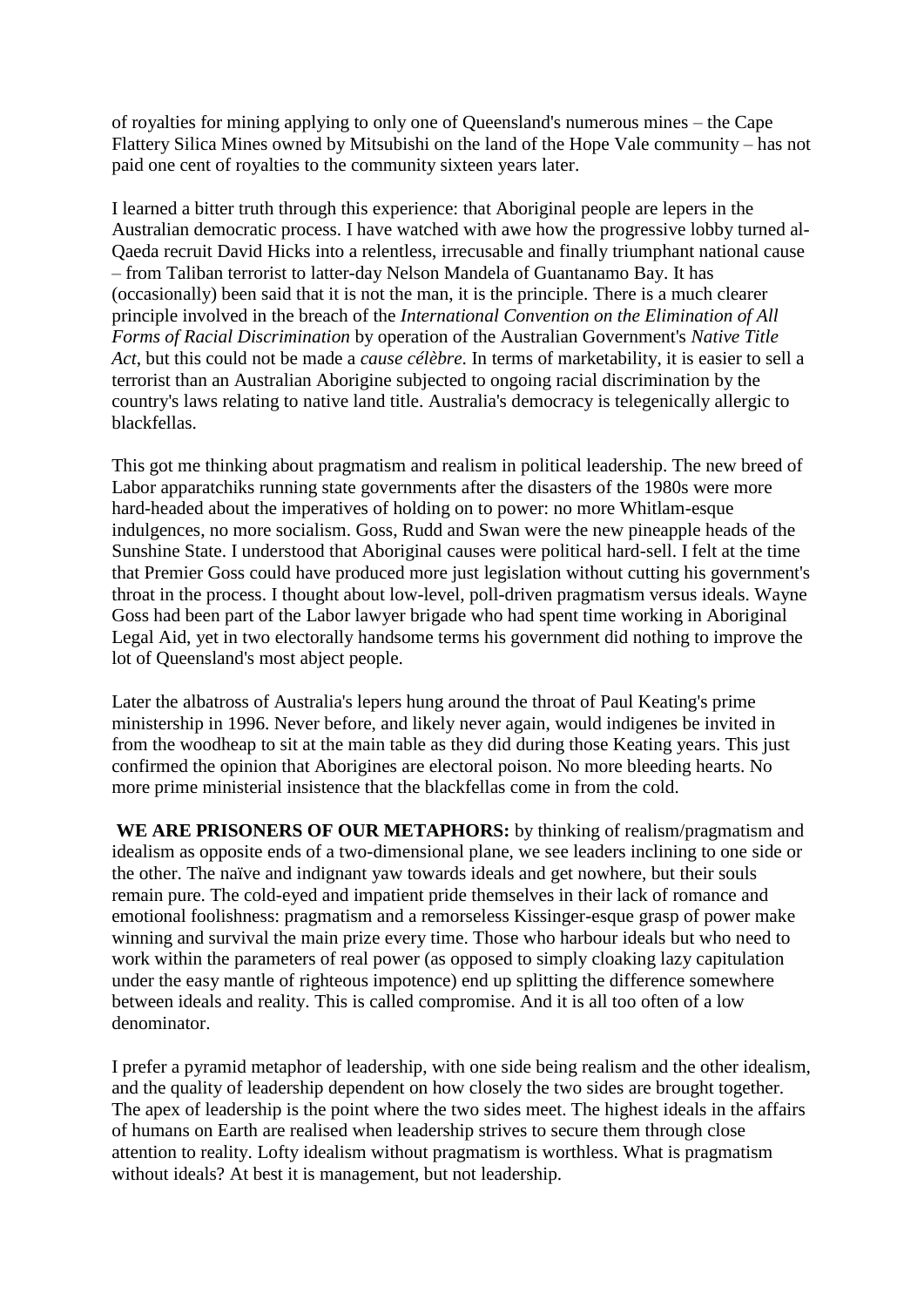As one rises above the low denominator compromise, it takes skill, creativity, strategy, careful calculation as well as bold judgement, prudence and risk, intelligent analysis, insight, perseverance as well as preparedness to alter course, belief and humility, great competence and an ability to make good from mistakes to bring ideals closer to reality. One must be hardheaded in order to never let go of ideals.

Idealism and realism in leadership do not constitute a zero-sum game. This is not about securing a false compromise. It need not be a simple trade-off where one splits the difference. The best leadership occurs at the point of highest tension between ideals and reality. This is the radical centre. If the idealism is weaker than the realism, then optimum leadership cannot be achieved. And vice versa. The radical centre is achieved when both are strong.

Otherwise, you get the problem of skewing. This occurs when one side of (what I will call) a classic dialectical struggle is weak and the other pronounced. Skewing also occurs through history; the balance of tensions may be optimal at one point, but it can change over time. As we have discussed earlier, even ideal policy is not static and what might be truly progressive policy at one time can become regressive. To refer back to an earlier example, Legal Aid for Aboriginal offenders has treated wrongdoers as victims and contributed to the undermining of social order and norms within Aboriginal society. Legal Aid pointed to the criminal justice system as the principal problem, not the behaviour of Aboriginal people towards their kith and kin, and resulted in a vicious spiral downwards with even more offenders appearing as a consequence of the breakdown of social order.

Skewing occurs not just because the intellectual analysis is faulty or weak, but because of the issues involved in working out interests in the real world and the great challenges of reality for any policy and leadership seeking a better resolution in the radical centre. No leadership is immune from the forces that impel confrontation with reality and ideals. Leaders are buffeted by reality and must contend with it – they cannot choose it. Leaders' ideals are not just innate qualities: they are often forced by events and by those around them who most ardently press such ideals. Some of the greatest leaders achieve their apex as much by being compelled by external forces as by their own preferences.

My example may be predictable: Abraham Lincoln. Like Winston Churchill, he brought together the highest ideals and the hardest realism. Lincoln starts with his First Inaugural Address ("I have no purpose, directly or indirectly, to interfere with the institution of slavery in the States where it exists. I believe I have no lawful right to do so, and I have no inclination to do so.") and ends up leading the country towards emancipation. The journey is not Lincoln's alone: leaders are not gods. As Doris Kearns Goodwin's perspicuous account reveals (*Team of Rivals,* Simon & Schuster, 2005) shows, Lincoln's competitors for the Republican nomination (Salmon Chase, William H. Seward, and Edward Bates) led the President to a better result than he would otherwise have achieved, but his decision to bring his rivals into his team marked the nature of the man's leadership.

**THERE ARE AT LEAST TEN CLASSIC DIALECTICAL TENSIONS** in human policy: idealism vs realism, rights vs responsibilities, social order vs liberty, individual vs community, efficiency vs equality, structure vs behaviour, opportunity vs choice, unity vs diversity, nature vs man, and peace vs war. This list traverses an entire universe and history of philosophy, policy and politics, and it is not my purpose to set out a prolonged discussion of each of them here.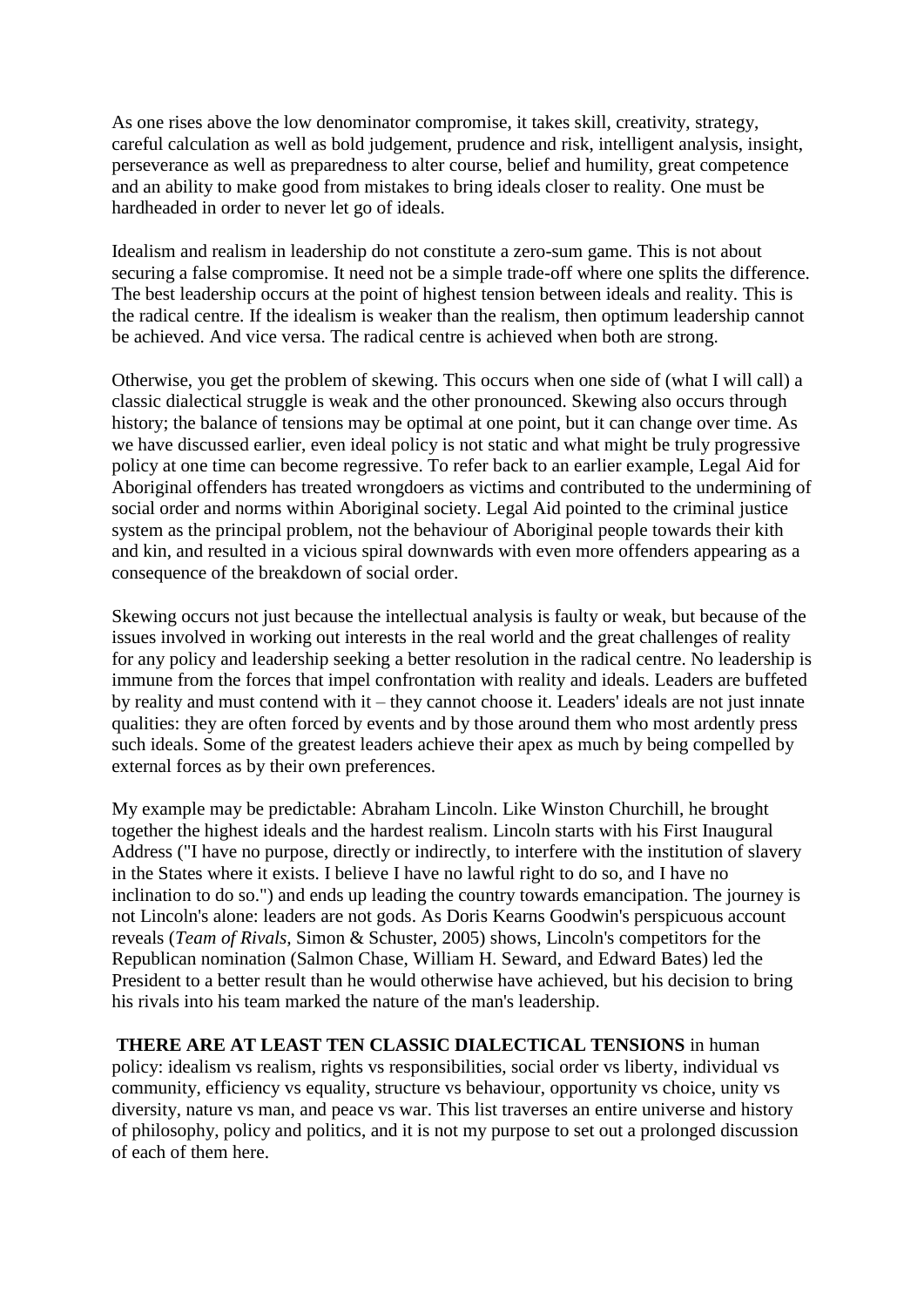My contentions are these. First, it is important to correctly identify the fundamental dialectical tensions that define human policy and political struggle. Second, the resolution of each of these tensions lies in their dialectical synthesis, and not through the absolute triumph of one side of a struggle or a weak compromise. Third, other subsidiary struggles fall out of these classical conflicts. Fourth, complexity arises because questions of human policy are not confined to the neat and isolated categories of a ten-point list. Rather, they involve a number of tensions simultaneously.

I have discussed the tension between idealism and realism and between social order and liberty. Economist Arthur Okun set out the basic quandary between social and economic policy in capitalist democracies in his classic 1975 essay, *Equality and Efficiency: The Big Tradeoff* (Brookings): too much equality is inefficient and too much efficiency drives inequality. The discourse on rights and responsibilities is so ubiquitous as to be almost sterile – but the fact that two tribes still face each other on either side of the ideological divide between rights and responsibilities demonstrates that, while the radical centre may make common sense analytically, it is uncommon to see it emerge in practice. The predominant view in Australian Indigenous policy, from a progressive and Indigenous perspective, remains that rights are the real imperative and responsibilities are an ideological diversion. Their opponents hold exactly the contrary view. I will return to this when I come to discuss my own contribution to this discourse.

I will leave the last three on the list, but will briefly discuss the tension between opportunity and choice and structure and behaviour because they are germane to this essay. In our reform work in Cape York Peninsula, we have come to greatly appreciate the insight of Nobel Laureate Amartya Sen in *Development as Freedom*(Oxford University Press, 1999), who believes that it is not enough to say individuals have the right to choose their own path – they require some basic capabilities, such as good health and education, to be able to make real choices. Sen's theory is an important gloss on the powerful principle of individual choice, for without capabilities, choice can be a bare conceit. In Western democracies, whilst the power of individual choice has largely been accepted, there is a social democratic insistence that there be "opportunity" to make choice real (indeed during the long reign of the pre-Hayekian consensus in the twentieth century, even large L liberals and capital C conservatives came to accept the notion of universal opportunity). Social democrats look to the (welfare) state to ensure universal opportunity, yet the welfare state's provision of opportunity has had mixed success. What I call classical welfare has been undeniably successful, but passive welfare has not only failed to spread opportunity, but has increased the incapacity of certain sections of society. Putting aside the debates as to how the universal guarantee of basic opportunities might best be delivered, there is a strong consensus in Western democracies that opportunity must accompany choice.

Sen has put an important gloss on choice, and I propose a similar gloss on "opportunity": it must be accompanied by responsibility. Opportunity alone will not produce capability. Rather, individuals, families and communities must fulfil their responsibilities if opportunities are to become real. This was a strong conviction of Booker T. Washington: that his people had to take responsibility so that whenever opportunities came knocking, they would be able capitalise on them. He deprecated opportunity without responsibility. Indeed, Washington's support for property qualifications being attached to suffrage – provided that blacks with those qualifications could also vote – underscores his tremendous belief that no opportunity or right should accrue without responsibility. Whether it is correct to make rights and opportunities conditional on responsibility, it is nevertheless true that without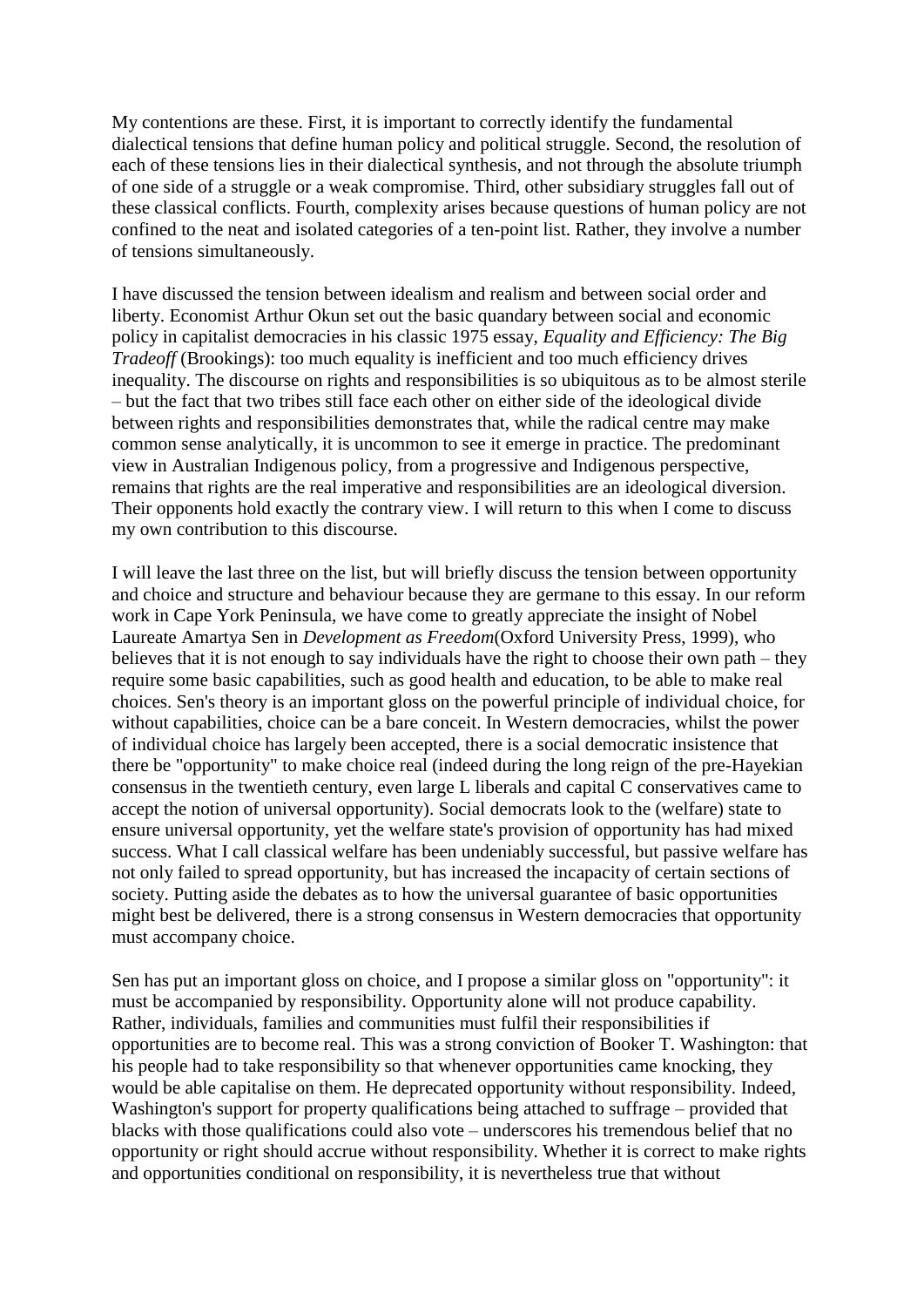responsibility they do not produce the capacity that enable people to make choices needed to pursue better lives.

Finally the dialectic between structure and behaviour: Shelby Steele points to the malignant effect of theories that underpinned leftist politics on black race thinking and politics from the 1960s: "The Marxian emphasis on structures and sub-structures gave the new militant leaders of the time an infinitely larger racism to work with, a systemic and sociological racism that was far more 'determinative' than the simpler immoral racism of Martin Luther King's era." Steele is dismissive of structural explanations which absolve individuals from personal responsibility and agency, and which have made race such a heavy burden and an insuperable barrier to opportunity in America.

He is correct in identifying the baleful and shallow theories on which the New Left constructed a cultural and social folly, but this does not mean that there is not a structural dimension to black problems; they are both behavioural and structural. For example, welfare dependency is clearly a behavioural issue, but it also has a structural explanation; similarly, welfare dependency came about for structural reasons but became a behavioural issue. Taking another example, there is a passive welfare industry within government bureaucracies and non-government organisation "service deliverers" with an entrenched interest in cultivating and maintaining behavioural dependency by their many clients. Tackling welfare dependency is not just a behavioural challenge: it is a massive structural and institutional challenge.

The problem with discussing structures is that it can become an excuse for failing to deal with behaviour. People are absolved from their behaviour because of the sheer daunting scale and nature of the structural explanation. This is what Steele means when he talks about "social determinism": structures are so omnipresent and overwhelming that there is no possibility of human agency and responsibility. Progressivist thinking in this area has failed to distinguish between explanation and the policy prescription which occurs in the light of such explanation. It is one thing to have a greater understanding of the reasons for certain behavioural problems, but it does not by itself suggest a solution. The problem may have a history, but illumination is not itself a solution. We will still need to deal with dysfunction and poverty as much as we seek to tackle those structural dimensions that can be reformed.

Some explanations, such as structural violence in history, are beyond contemporary policy reach in any case: we have to deal with what we face now. Some structural problems, such as racism, may not be amenable to reform, and if we premise black progress on its elimination or substantial diminution, we might be waiting until kingdom comes. In other words, we are liable to leave ourselves impotent and defeated in the face of racism, and this is infinitely more tragic if we have imagined the barriers of racism to be greater than they really are.

It is one thing to have a structural analysis, but at the end of the day it is through individual agency that structures can be challenged and reformed. Behaviour is ultimately about agency – first personal and then social. The mistake of the structural analysis of the black predicament in America and Australia is that race has been treated in the same way as class. Race is really only an instrument of class. It is an easy and more convenient marker than others.

Flannel shirts, mullet hairstyles and "hotted up" cars marked the "plebs" when I attended private boarding school in Brisbane. "Rat-tails" and other ghastly markers declared the class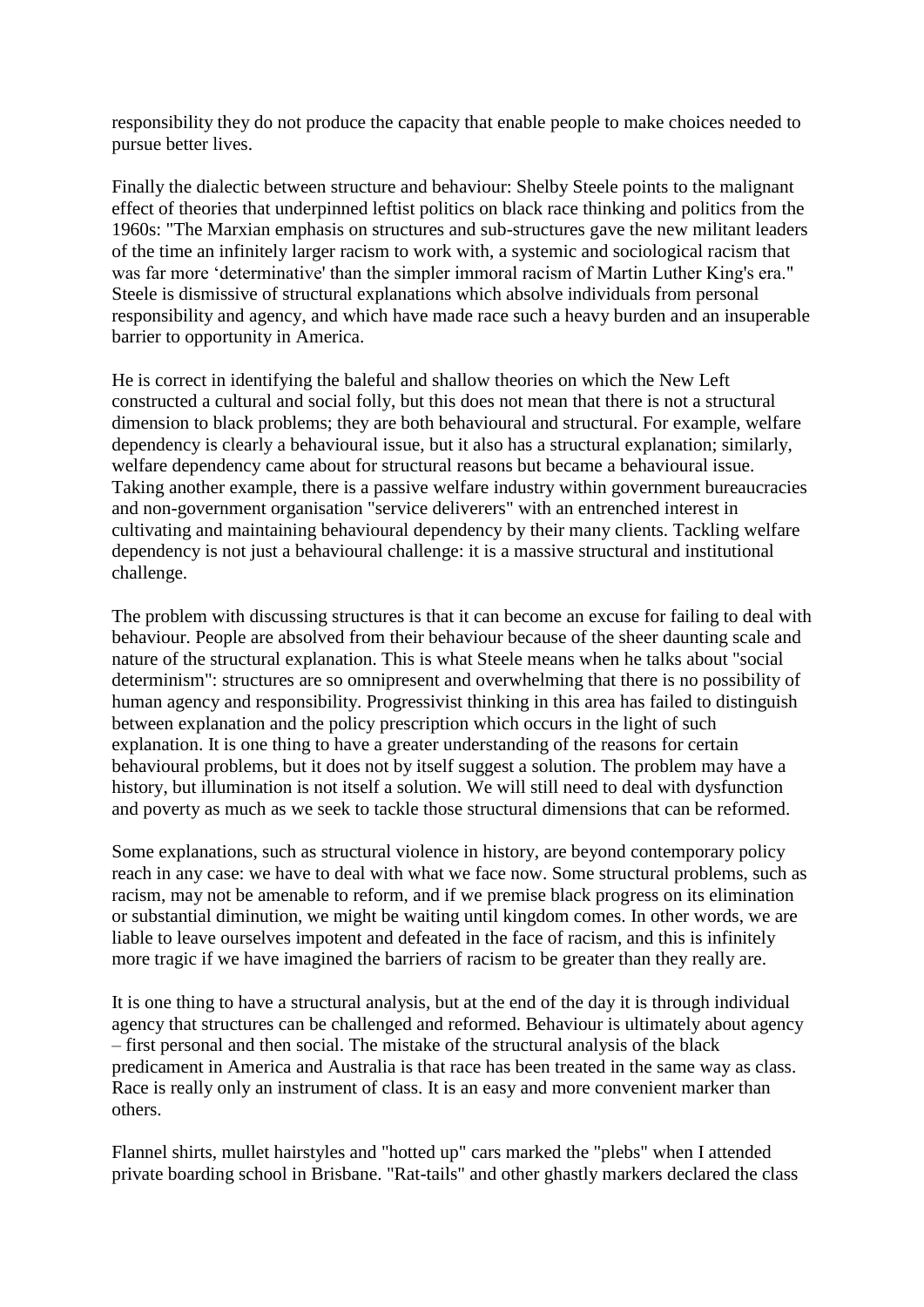identity of their innocent offspring. Race is just more explicit. The privileged college I attended was adjacent to a less privileged high school, and the two main roads from these schools met at a Y junction that led to the train station and shopping centre. Students from my college with regulation haircuts, carrying violins and book bags and dressed in hats, ties and blazers, met their nemeses at this junction, in a spirit of mutual contempt and abuse. I recall walking down our side of this road one day with some students from my hometown when a group of unruly white kids on the other side of the road, half-dressed in an indeterminate school uniform and long hair, started calling us – who were smartly dress in blazers and ties – "Abos" and "Coons". After an initial shock, we shouted back "Plebs" and "White Trash". We urged them to "Get back to Inala", the symbolic home of the lower classes in Brisbane in my youth where, in fact, a large Aboriginal population lived in fibro homes that looked dreadfully similar – but were in fact superior – to our families' fibro homes back at the mission.

I began to learn then that race matters, but it is not destiny. Class matters more, but it also need not be destiny. The most profound debility caused by racism is not the externally inflicted harm, but the internalised acceptance of its power as destiny, which can become an excuse. If you want "black consciousness", it is the consciousness of Bill Cosby, Shelby Steele and John McWhorter that is sorely needed, not the victimhood and false separatist consciousness of post-'60s black leadership.

**I WILL FINISH BY SETTING OUT SOME REFLECTIONS** on my experience of driving an agenda of rights and responsibilities in Indigenous policy. By the end of the last millennium, it was not possible to continue in this area without facing up to the gaping responsibility deficit. It was a deficit of which I had long been aware, but the prevailing currents were averse to this particular R word. Two other Rs – rights and reconciliation – were ruling. I have never doubted the correctness of our claim to rights; I have made a contribution to the struggle for the rights of my people in Cape York Peninsula, and have continued this contribution. Our rights to our traditional lands, to our languages and our cultures, our identities and traditions are a constant part of our work for a better future for our people.

When I decided that we could no longer go on without saying that our people held responsibilities as well as rights, is was not a repudiation of rights. It was just that all of the talk, all the advocacy, all the analysis, all the leadership, and all the policy and politics was about rights. There was no talk about responsibility. So when we talked about child malnutrition, we spoke of the rights of the children and the responsibility of governments, but we didn't talk about the responsibilities of parents. We didn't ask "how come children are malnourished?" It can't be because the parents have no money, because in Australia the government provides money to all those who don't have an income. It can't be because there is no food available – there are shops in these communities where the malnourished children live, as well as bush food.

There was a widespread refusal to even think about responsibility. If there were no practical consequences to our failure to talk about responsibility – and strong strategic reasons not to make the responsibility concession to the political right – then this situation could have continued. But there are practical consequences galore! It is simply not possible to see how any social or economic problem can be solved, or opportunity seized, if we don't first accept responsibility. No progress can be made without filling the gaping deficit.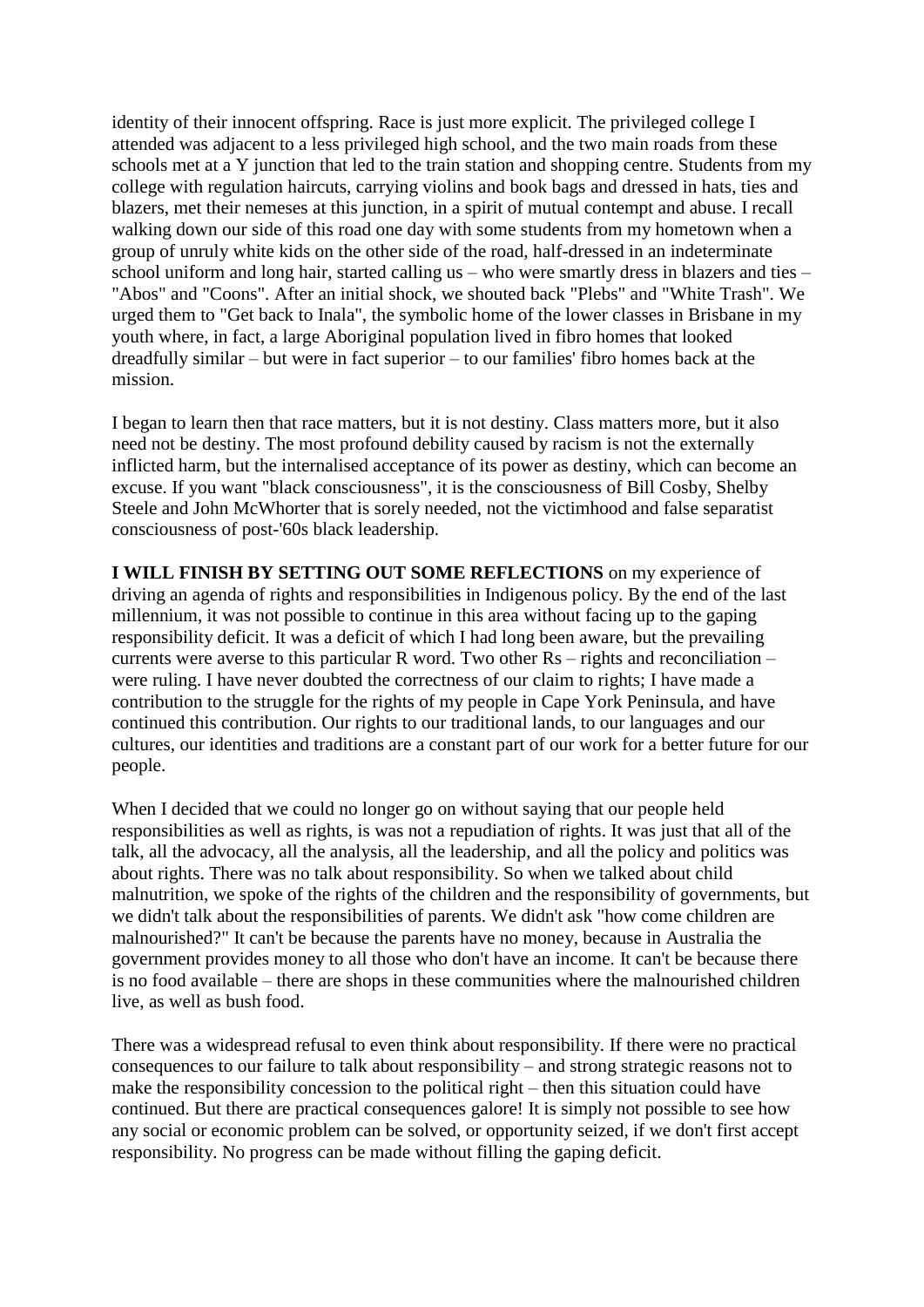My view is that the main reason why people have refused (and still refuse) to talk about responsibility is not for strong strategic reasons, but because they actually believe that better health and better education and better housing and better life expectancy and better survival of traditional languages are rights that can be enjoyed if other people – specifically governments, but also the wider society – take the necessary actions to make them materialise. It amounts to this absurdity: my rights depend on you fulfilling your responsibilities to me. Who in world history has ever been saved by anyone in the way we hope whitefellas will save our people?

This absurdity drove my campaign for responsibility and my thesis: we have a right to take responsibility.

It is a thesis in which I firmly believe. When it all boils down, the most important right we have is the right to take responsibility for ourselves. The misery we endure and have endured as virtual wards of a state which has taken over our responsibilities points clearly to the urgent need for our right to take responsibility to be restored to us.

Our responsibility agenda of the past seven years has led us to tackle the largest immediate problems facing our people: substance abuse and the reform of welfare. We aim to tackle these problems at the level of individual responsibility, because addicts and their addictions, welfare recipients and their passivity are behaviours that must be tackled. We also aim to tackle these problems at the structural level: the policy, legislative and administrative structure of the income support system, and the passive welfare services delivered by governments and non-government organisations. We aim to be radical in our reforms, in that we seek to tackle the root of the problems that we say are the cause of the responsibility crisis among our people.

We have cut through with our advocacy and our policy analysis. We have contributed to a wider discussion on welfare reform and social disadvantage – a discussion which is not unique to Indigenous affairs, and certainly not unique to Australia. The responsibility agenda is now ascendant. However, while my own experience of talking with Indigenous people in communities confirms that there is widespread resonance with the responsibility agenda, the effective weight of Indigenous leadership is, at best, silent on it. There is still, I suspect, a yearning for the ascension of the old paradigm.

The problem is that, with the rise of the responsibility agenda, there has been a corresponding collapse of the rights discourse. While there has been a lot of talk about "the rights agenda" in Australia over the past decade, there has been no effective leadership with impactful advocacy, policy and strategy. It is not enough to stubbornly keep up the talk. There has to be *impact.* And in order to have impact, there must be new thinking, new strategies, new tactics – to cut through. For discourse to penetrate the social and political currents of society, we have to get beyond preaching to the converted, and complaining in our in-house forums about the failure of wider forums to take up our hammers. Influence is not conferred on all discourse as if it is an equal opportunity exercise. We have to fashion hammers with impact.

We therefore have the problem of skewing in Indigenous policy in Australia. The tensions of the responsibilities agenda are ascending, but the tensions of the rights agenda have receded. There is at present no effective rights leadership and advocacy. This is not to say there is no competent intellectual analysis of the rights agenda (though I have doubts about the quality of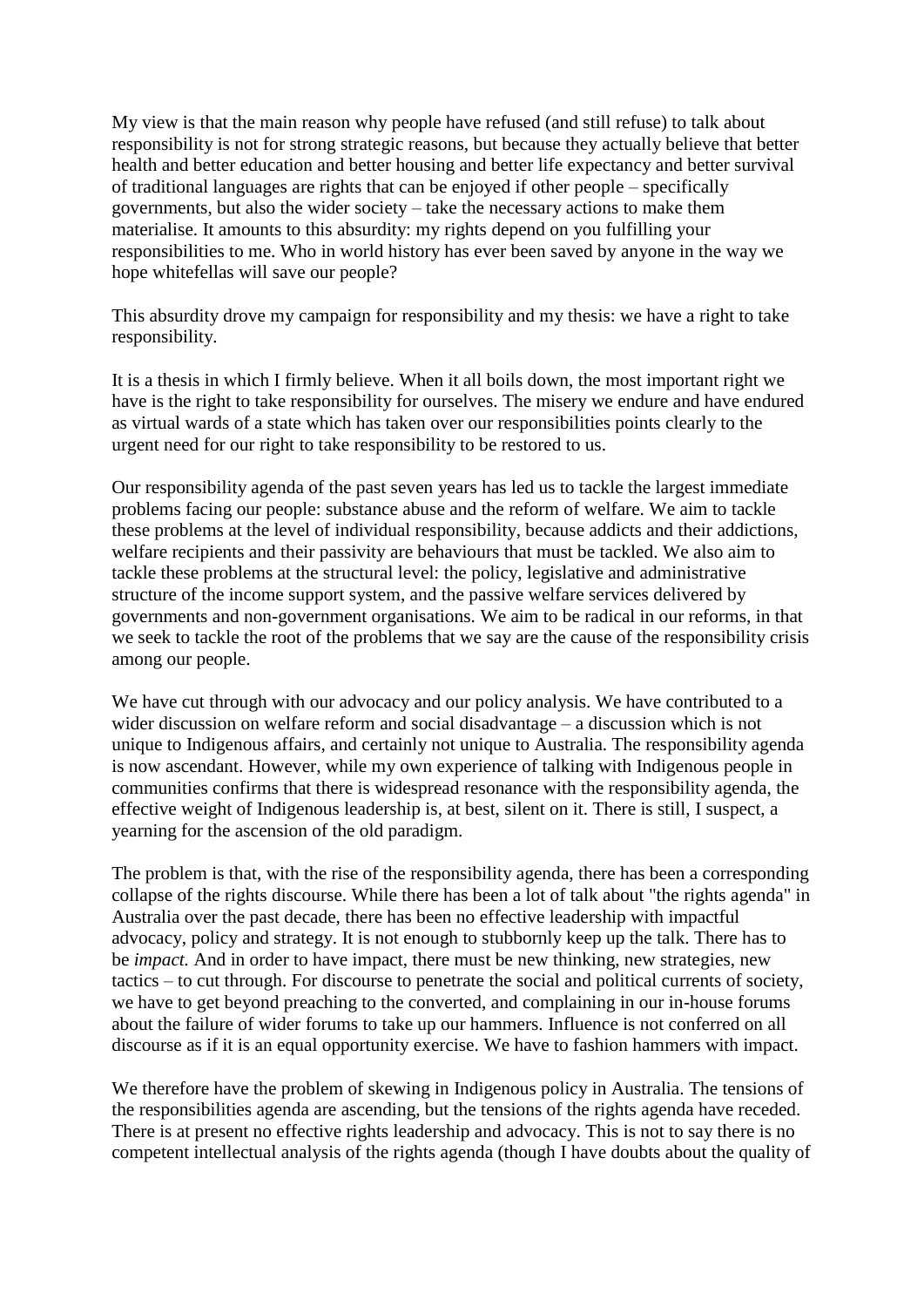the intellectual ballast supporting the rights agenda), but there needs to be more than compelling analysis; there must be a capacity to increase the necessary dialectical tension.

My experiences have led me to three conclusions about the prerequisites for syntheses which allow societies to transcend conflicting tensions and take a historical leap forward: the political analysis must be right; it is not possible for the same actor to play several roles in the dialectical process; and apparently contradictory principles must be carried by strong societal forces.

Shelby Steele has described how faulty analysis can derail promising development. The twin phenomena of "white guilt" and a problematically conceived "black consciousness" prevented the United States from achieving a historical breakthrough that would have benefited all Americans. (I do not subscribe to the quasi-radical analysis that white Americans benefit from the current plight of black Americans.) You have to get the analysis right.

The second conclusion is that it is difficult for the same actor to play several roles in the dialectical process. It is possible for the same person to have an overall intellectual analysis, but practical politics and the production of theory are not the same thing. For example, in a socially and economically successful country, there is competition between interests and forces which represent capitalist principles on the one hand, organisations which represent communal and socialist ideas on the other, and inspired political leaders who perform the synthesis between these contradictions. It is possible for an individual to have an intellectual appreciation of this, but that individual can hardly play all three roles.

Only the primary leaders of a whole society can "triangulate"*,* to use the crude practical terminology of Clinton's adviser Dick Morris in *Behind the Oval Office* (Renaissance, 1999), during his most effective "third way" period – from mid-term disaster at the hands of the Newt Gingrich's Republican revolution in 1994 to re-election against the odds in 1996 – to move players to a radical centre on vital issues such as welfare reform. People with lesser vantage can only advance one side of a dialectical tension.

**I AND MY ASSOCIATES IN CAPE YORK PENINSULAR** decided to champion the Indigenous responsibility agenda, because this was the most under-developed area in the then Australian discourse. The side-effect of our decision is that we are perceived to represent only the principle of responsibility; in a political and societal sense, we are largely limited to this role, despite our continued work and ongoing practical achievements in securing rights for our people.

This leads to the closely related problem: a successful synthesis will not occur unless the rights agenda is equally developed and cutting through. Perhaps this was W.E.B. Dubois's great shortcoming – that he had the analysis, but not the capacity to increase the necessary dialectical tension.

Australian Indigenous rights consist of both socio-economic rights (which may be referred to as "race relations" and which we share with African-Americans) and rights derived from our "peoplehood". A successful Australian synthesis must reconcile these rights with Indigenous responsibility, and the interests of non-Indigenous Australians. But the Indigenous rights agenda is so weak that non-Indigenous Australians seem unaware of the nature of our people's aspirations. This might seem a strange contention almost two decades after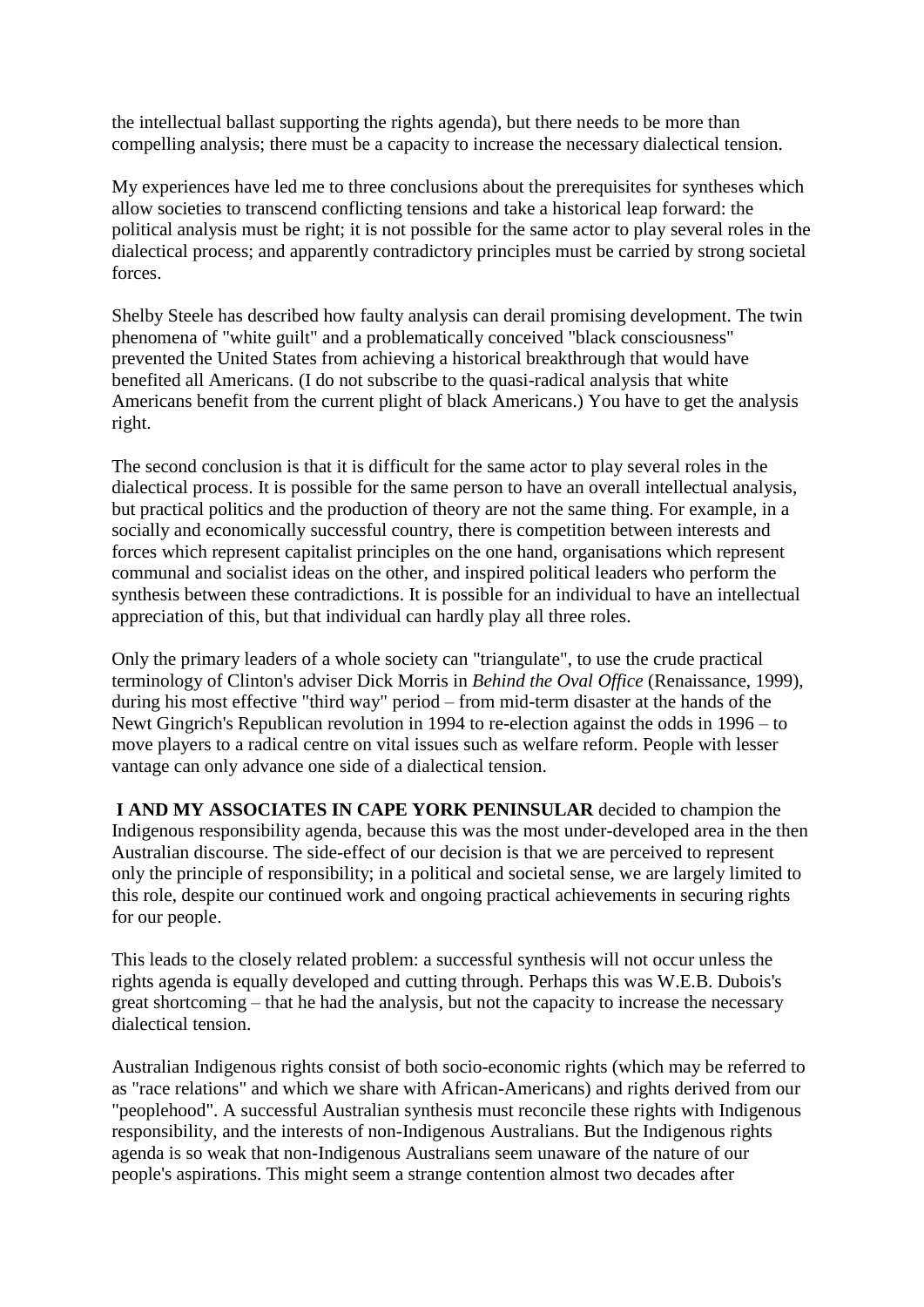the *Mabo* decision on native title, but it is becoming clear that our opponents do not understand our point.

Six words struck me like a bolt of lightning when I read Shelby Steele's book. Reflecting of the decision of boxing authorities to strip Muhammad Ali of his world heavyweight title when he refused to fight in Vietnam, Steel wrote: "When he said, 'I ain't got no quarrel with the Viet Cong', *even his enemies understood his point*[my emphasis]. Where was the moral authority to ask this black man, raised in segregation, to fulfil his responsibility to the draft by fighting in a war against a poor Asian country?"

Recently we hosted a senior federal minister so that we could explain our reform plans and seek support for them. The minister was supportive, amiable and intellectually astute. He observed the relevance of our work for his portfolio, and I have no doubt he will support our plans. Indeed, I have no doubt he desires our people to rise up in the world. However, as he left he commended our work but said: "I just don't understand the Indigenous rights stuff."

The minister was not expressing conscious enmity or opposition to my people's aspirations. His remark was a symptom of the fact that the Indigenous rights agenda is politically irrelevant. Tension between rights and responsibilities is impossible, and therefore no synthesis can be achieved. Warren Mundine and I (and many others) are carrying the Indigenous responsibility leadership. There is no sign of effective carriage of the Indigenous rights leadership. There is no sign of a primary societal leadership that is interested in finding the radical centre – where rights and responsibilities are synthesised.

There is a growing insight in the United States about the nature of their problems – importantly by black intellectuals and leaders – and a successful synthesis of the traditions of Booker T. Washington and W.E.B. Dubois is likely to emerge. I eagerly await Shelby Steele's forthcoming book on Barack Obama and Steele's views on whether Obama has "the right stuff". ♦

# **References for the books and articles that were mentioned in this essay.**

*White guilt, victimhood and the quest for a radical centre* Robert Penn Warren, *All the King's Men*, Harcourt, Brace & Company, New York 1946. Barack Obama, *Dreams from My Father*, Three Rivers Press, New York 2004. Joe Klein, "The Fresh Face", *Time Magazine*, 15 October 2006. Barack Obama, *The Audacity of Hope*, Crown, New York 2006. Robert Hughes, *Culture of Complaint*, Oxford University Press 1993. *Washington versus duBois* Ralph Ellison, *Invisible Man,* Random House, New York 1952. W.E.B. DuBois, *The Autobiography of W.E.B. DuBois: A Soliloquy on Viewing My Life from the Last Decade of Its First Century,* International Publishers Co. Inc., New York 1968. David Levering Lewis *W.E.B. Du Bois: The Fight for Equality and the American Century 1919-1963*, Owl Books, New York 2001. W.E.B. DuBois, *The Souls of Black Folk*, Dover, Mineola, NY, 1994.

*Destroying the civil rights promise*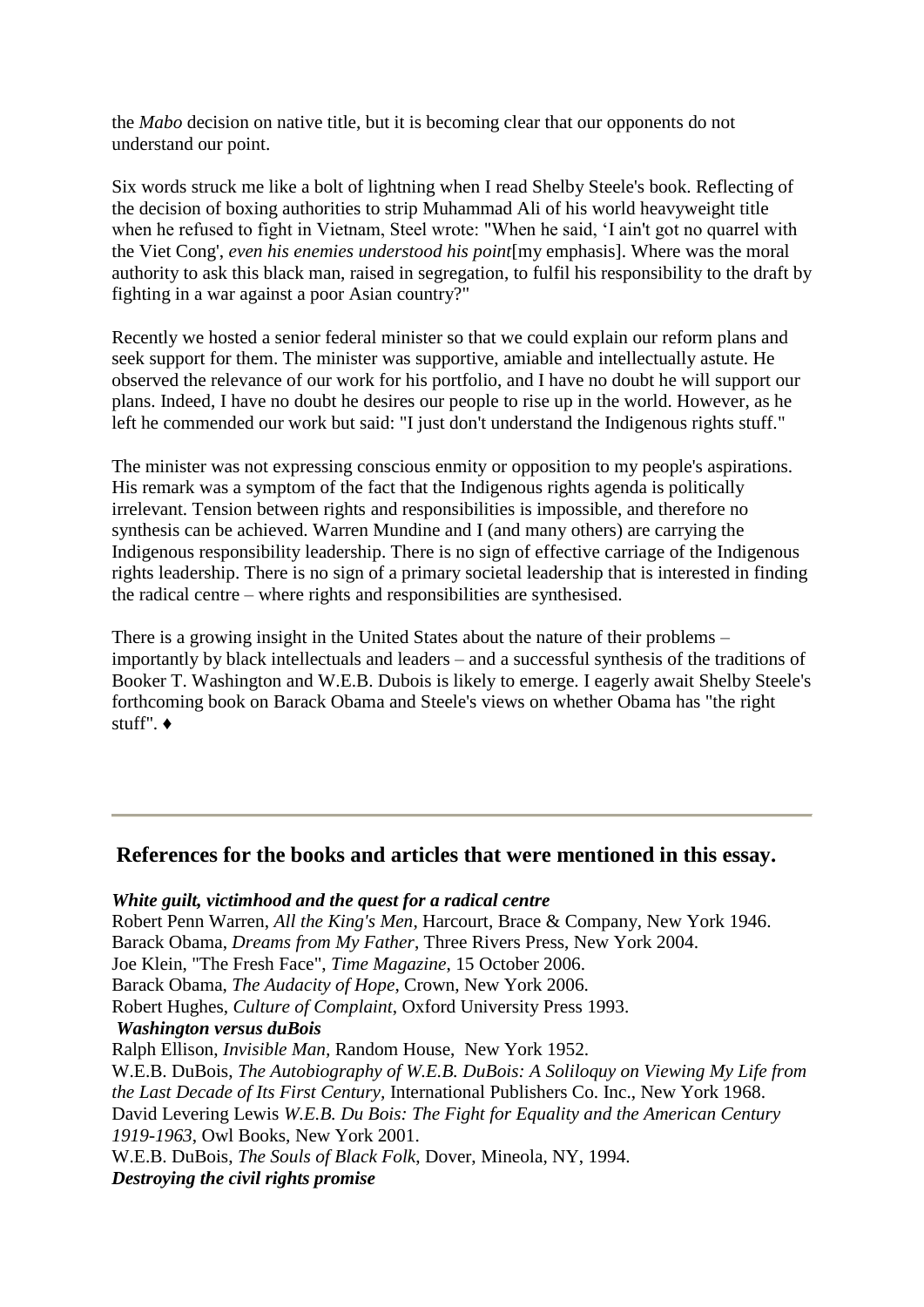Tom Wolfe, *Bonfire of the Vanities*, Bantam, New York 1987.

Shelby Steele, *White Guilt*, HarperCollins, New York, 2006.

Shelby Steele, "The Age of White Guilt, and the Disappearance of the Black Individual", Harper's Magazine (New York), November 2002.

*Australian Paradoxes after 1967: Black rights become white responsibilities*

Kevin Gilbert, *The Cherry Pickers*, play written in 1968, recently directed by Wesley Enoch. Blanche d'Apulget, *Mediator: A biography of Sir Richard Kirby,* Melbourne University Press, Melbourne 1977, p.179.

W.E.H. Stanner *After the Dreaming: Black and White Australians, an Anthropologist's View* (Boyer Lecture 1968) The Australian Broadcasting Commission, Sydney 1969.

# *Peoplehood*

John Lie, *Modern Peoplehood*, Harvard University Press, Cambridge, Massachusetts, 2004. *Unintended consequences*

Giuseppe Lampedusa, *The Leopard,* Pantheon, New York 1982.

# *The radical centre in policy and leadership*

Mark Ella, *Running Rugby*, ABC Books, Sydney 1995.

Doris Kearns Goodwin, *Team of Rivals*, Simon & Schuster, New York 2005.

Arthur Okun, *Equality and Efficiency: The Big Trade Off*, Brookings, Washington, D.C. 1975.

Amartya Sen, *Development as Freedom*, Oxford University Press, Oxford 1999.

Dick Morris, *Behind the Oval Office*, Renaissance, Los Angeles 1999.

**In addition to the books and articles mentioned in the printed essay:**

Reference for the discussion of "disadvantage".

Peter Sutton, ["The politics of suffering: Indigenous policy in Australia since the](http://learnline.cdu.edu.au/wip/cce/pdf/Sutton_Politics_of_Suffering_Anthropological_Forum.pdf) 

[1970s"](http://learnline.cdu.edu.au/wip/cce/pdf/Sutton_Politics_of_Suffering_Anthropological_Forum.pdf), *Anthropological Forum,* (2001) 11(2), 125-173 at p.145

Kevin, Rudd 'Howard's Brutopia', *The Monthly*, November 2006, Schwartz Publishing, Melbourne.

August Meier "Towards a Reinterpretation of Booker T. Washington" *The Journal of Southern History,* Vol. 23, No. 2, (May, 1957), pp.220-227 at 227

Former Governor-General, Sir John Kerr, was counsel for the pastoralists in the Equal Wage Case and his reflections were set out in his contribution to *Arbitration in Contempt*, 'The proceedings of the Inaugural Seminar of the H.R. Nichols Society held in Melbourne 28 February - 2 March 1986', Chapter 8, 'Reflections on the Northern Territory Cattle Station Industry Award Case of 1965 and the O'Shea Case of 1969'.

# **Alphabetical listing:**

Blanche d'Apulget, *Mediator: A biography of Sir Richard Kirby,* Melbourne University Press, Melbourne 1977, p.179.

W.E.B. DuBois, *The Autobiography of W.E.B. DuBois: A Soliloquy on Viewing My Life from the Last Decade of Its First Century*, International Publishers Co. Inc., New York 1968.

W.E.B. DuBois, *The Souls of Black Folk*, Dover, Mineola, NY, 1994.

Mark Ella, *Running Rugby*, ABC Books, Sydney 1995.

Ralph Ellison, *Invisible Man*, Random House, New York 1952.

Kevin Gilbert, *The Cherry Pickers*, play written in 1968, recently directed by Wesley Enoch. Doris Kearns Goodwin, *Team of Rivals*, Simon & Schuster, New York 2005.

Robert Hughes, *Culture of Complaint*, Oxford University Press 1993.

Joe Klein, "The Fresh Face", *Time Magazine*, 15 October 2006.

Giuseppe Lampedusa, *The Leopard,* Pantheon, New York 1982.

David Levering Lewis *W.E.B. Du Bois: The Fight for Equality and the American Century 1919-1963*, Owl Books, New York 2001.

John Lie, *Modern Peoplehood*, Harvard University Press, Cambridge, Massachusetts, 2004.